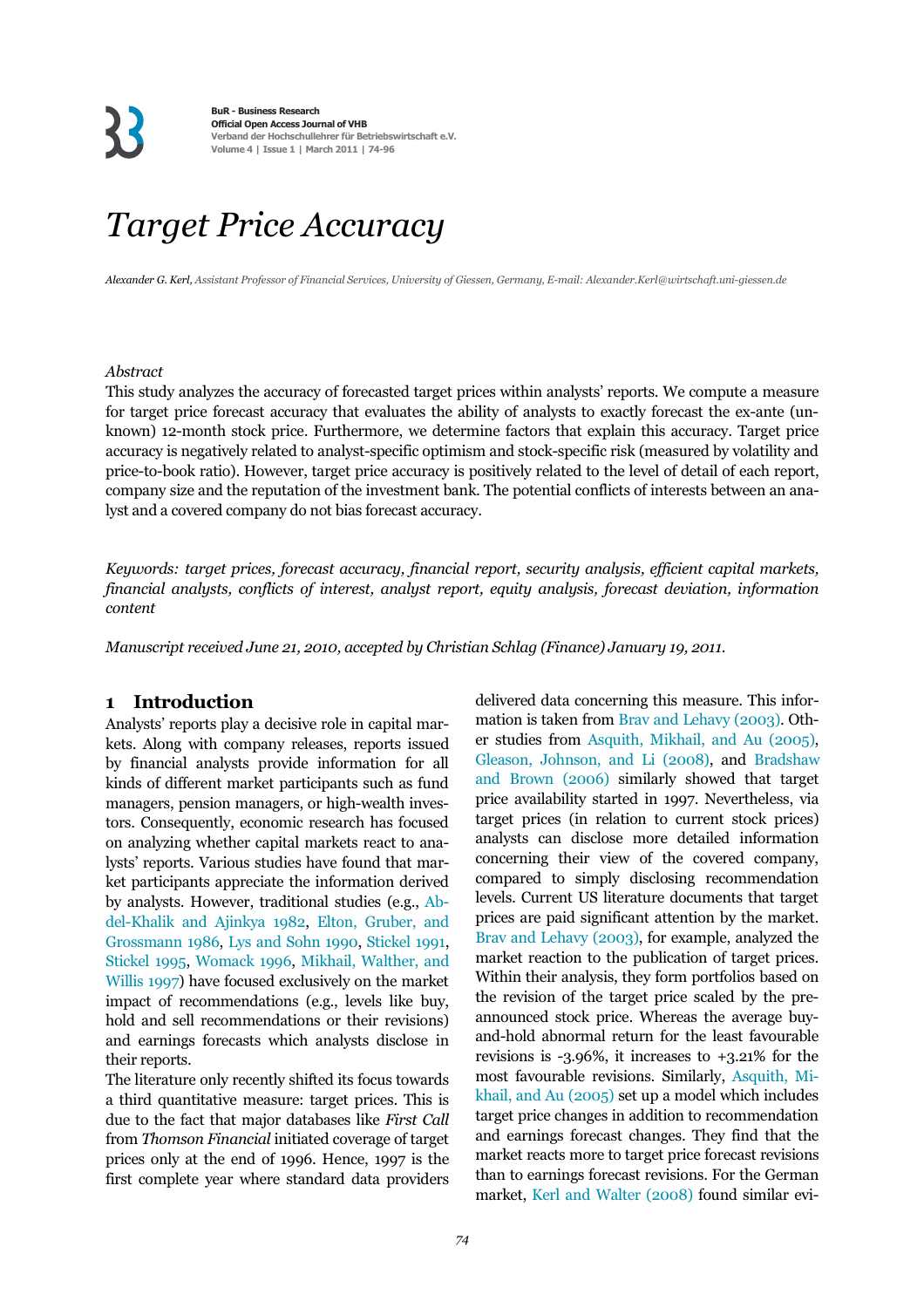# $\mathbf{K}$

**BuR - Business Research Official Open Access Journal of VHB Verband der Hochschullehrer für Betriebswirtschaft e.V. Volume 4 | Issue 1 | March 2011 | 7-9**

dence concerning the importance of target prices for capital markets. Within reports from the *Investext* database, they found that an upgraded recommendation is associated with a target price revision of +10.5%, whereas analysts' reports which downgrade a recommendation also downgrade the target price forecast by –8.9%. Based on their regression model, they found that target prices add information in excess of the general "summary measures" as, e.g., recommendation and earnings forecast revisions. However, the authors showed that in particular target price revisions of highly reputable investment banks contain value-relevant information. Following these papers, target price estimates are not merely a function of earnings estimates, but contain value-relevant information for capital markets.

Since earnings forecasts, recommendation levels and target prices have proven value-relevance, researchers focused on analyzing forecast accuracy. Brown (2000) provided a review of studies analyzing the question of whether the analysts' forecasts (mainly on earnings and stock recommendations) are accurate and whether investors could earn abnormal returns by following these recommendations. With respect to the accuracy of earnings forecasts, Loh and Mian (2006) and Ertimur, Sunder, and Sunder (2007) found that analysts who issue more accurate earnings forecasts also issue more profitable stock recommendations. Loh and Mian (2006), for instance, described a strategy that is long in the favourable stocks and short in the unfavourable stocks that are issued by the most accurate analysts (in terms of earnings forecast accuracy). Such a strategy leads to a statistically significant average monthly return of 0.737% (the four-factor alpha which uses risk premium, company size, book-to-market and momentum as factors, Carhart 1997). However, recommendations from analysts, who belong to the lowest accuracy quintile, lead to a monthly average return of statistically significant -0.529%. Overall, the recommendations of highly accurate analysts outperform recommendations of those analysts, who belong to the least accurate quintile by 1.27% per month. Their results show that investors who have access to information issued by competent, highly accurate analysts are rewarded.

With respect to the accuracy of target price forecasts, Asquith, Mikhail, and Au (2005) analyzed whether the current stock price reaches or exceeds the target price within the 12-month period. The authors concluded that price forecasts are achieved in 54.28% of all cases. If the target price is achieved, the company's maximum (minimum) stock price overshoots the target price by 37.27% during the 12 months, whereas otherwise the company's maximum (minimum) stock price undershoots the target by 15.62%. Bradshaw and Brown (2006) found that expected returns, which they derive from the ratio of the target price compared to the actual stock price, exceed actual returns by 35%. Only 24% of target price forecasts are met at the end of the 12-month period. The authors explained the low performance of their analysts' forecasts (in comparison to Asquith, Mikhail, and Au 2005) with generally lower skills of those analysts who are not highly ranked and a focus on both bull and bear markets. Additionally, Bradshaw and Brown (2006) concluded that superior earnings forecasting abilities do not lead to superior target price forecasting abilities. Contrarily, Gleason, Johnson, and Li (2008) found a positive association between earnings forecast accuracy and the profitability of target prices. The authors explained this finding by considering the effect of valuation model use on target price accuracy. Bonini, Zanetti, Bianchini, and Salvi (2010) developed inaccuracy measures and compared them to the actual returns realized by each stock. They found that forecasting accuracy is very limited with prediction errors up to 46%.

This paper analyzes the accuracy of analysts' target price forecasts. This topic is currently discussed in the literature and has, to the best of our knowledge, not been analyzed before for the German market. Our main contribution is to analyze potential factors that might be relevant for explaining target price accuracy. For the first time, we take the text-based informational depth of each analyst report into account to evaluate whether those analysts who provide additional information also issue more accurate target prices. Furthermore, we evaluate the target price accuracy in light of the reputation of the issuing bank and with respect to potential conflicts of interest which might impact the issued reports – two topics which are currently heavily discussed in the literature.

Results based on the accuracy measure show that the target price accuracy level for the total sample amounts to 73.64% after 12 months. Splitting the sample according to the type of recommendation shows an accuracy level for buy recommendations of 75.69%, whereas it decreases for sell recommen-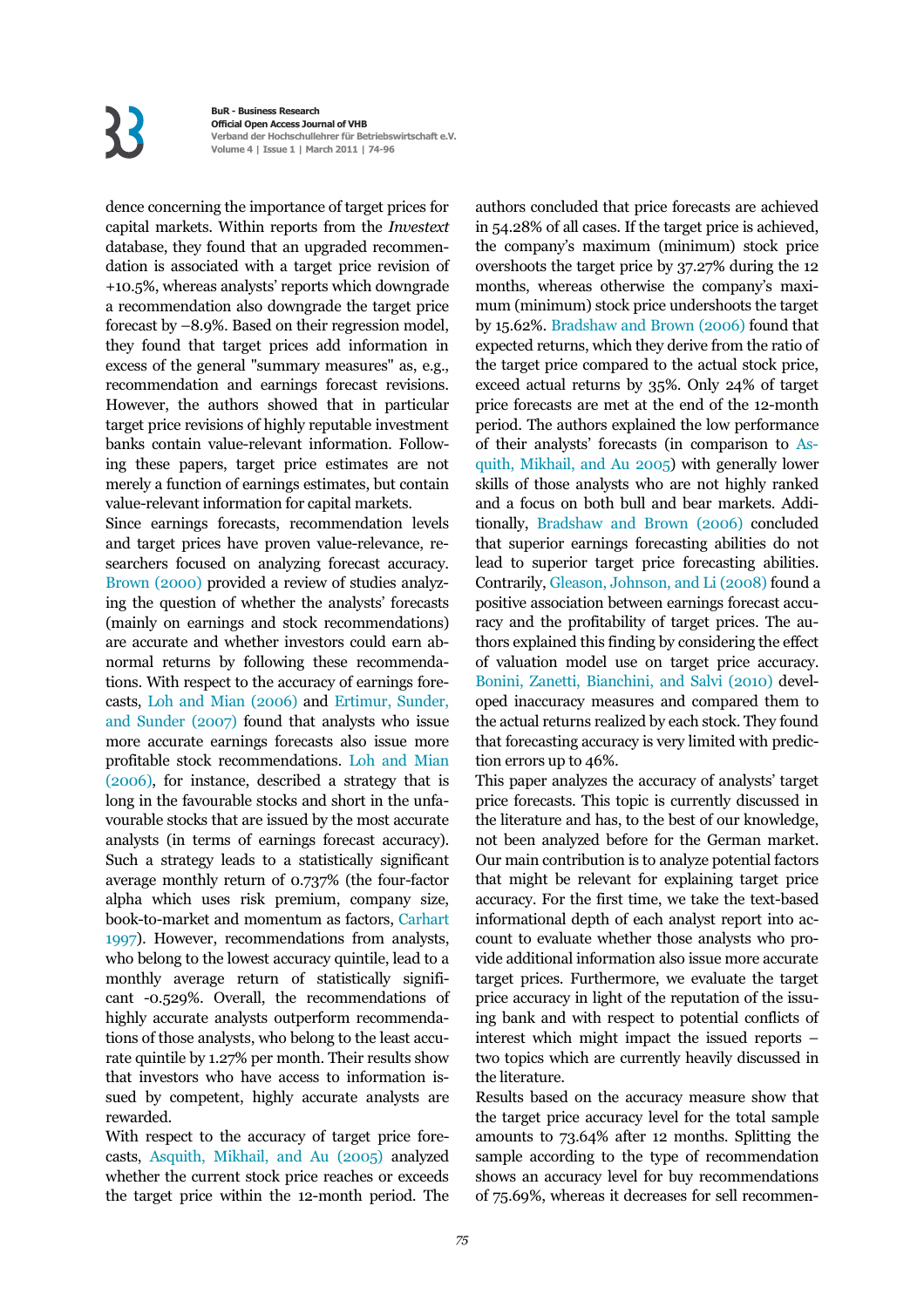dations to 59.43%. For the total sample, the company's maximum (minimum) stock price within the 12-month period overshoots the target price forecasts, on average, by 17.72%. However, only 56.53% of the forecasts are met within the 12-month period. In these cases, maximum (minimum) stock prices overshoot target prices by 41.96%. For the remaining reports, where the target prices are not reached within the 12-month period, the stock price within the 12-month period reaches 86.20% of the forecasted price. Overall, it takes a median of 72 days to reach the target price for those stocks that succeed in doing so. Whereas hold and sell recommendations reach their target prices (if they do so) in about 50 days, it takes buy recommendations twice as long.

Our main focus is to distinguish between potentially relevant factors that explain target price accuracy. Results show that the stock price potential estimated by an analyst is negatively related to the level of forecast accuracy. Within this analysis, the estimated potential is defined as the absolute value of the target price divided by the current stock price minus one, subtracted by the one-year market-model return. Hence, target prices that highly deviate from the current stock price are, after 12 months, not as likely to be exactly reached compared to target prices that only marginally deviate from the current stock price. Furthermore, the text-based informational depth seems to be a proxy for thorough research by analysts. Results show that target price forecasts issued by analysts who also provide a detailed rationale in their report are marginally more accurate compared to less thoroughly researched reports. This result, however, is mainly true for the sample of positive recommendations. Additionally, results show that analysts' forecasts for stocks with a large market capitalization are more accurate. On the other hand, target price estimates for highly volatile stocks are less accurate compared to stocks with low volatility. One might argue that it is harder to make a precise forecast for stocks with higher stock volatility. Within further analyses, we scale each forecast and forecast error by its (one-year) stock volatility to put both measures on a level playing field. Results with respect to the relevant factors explaining target price accuracy are basically identical after scaling by volatility and are discussed in Section 4.3. With respect to reputation, results reveal that highly reputable banks issue target prices which are more accurate (at least for all positive recommendations). Finally, results show that target price accuracy does not depend on potentially existing conflicts of interest.

The remainder of the paper is structured as follows. Section 2 describes the sample selection process along with descriptive statistics. Section 3 introduces the measures employed to compute target price accuracy and discusses its potential determinants. Section 4 displays results before Section 5 concludes.

#### **2 Database**

#### **2.1 Database and sample selection**

To analyze target price forecasts that are disclosed within analysts' reports issued for German stocks, we focus on the period from 2002 to 2004. We make use of the *Investext* database from *Thomson Financial* which provides analysts' financial reports in their original form. *Investext* claims to provide reports of over 450 different banks and independent research firms that cover more than 30,000 reports worldwide. For the German market, the database comprises 31,423 reports in the years from 2002 to 2004. Due to our research questions, we are required to read each of the reports in its entirety, a procedure which takes about 30 minutes per report. Therefore, we restrict the sample based on two rules: First, we exclusively focus on reports from banks that appear in the *Institutional Investor's* ranking in at least one year during the investigation period. Banks only show up in this ranking if they employ analysts who are part of the *Institutional Investor* All-European Research Team. The magazine *Institutional Investor* conducts an annual survey among a large number of buy-side managers who are asked to rank sell-side analysts along the dimensions stock-picking ability, earnings forecast accuracy, quality of written reports and overall services. Once an analyst is recognized as a top analyst in a given industry in the survey, he becomes a member of the *Institutional Investor's* All-European Research Team. US research commonly refers to the *Institutional Investor's* rankings as a selection criterion to distinguish valuable financial research (e.g., Stickel 1992, Previts, Bricker, Robinson, and Young 1994, Stickel 1995, Womack 1996, Asquith, Mikhail, and Au 2005, Fang and Yasuda 2010). However, Bradshaw and Brown (2006) considered that analysts might have no incentive to provide accurate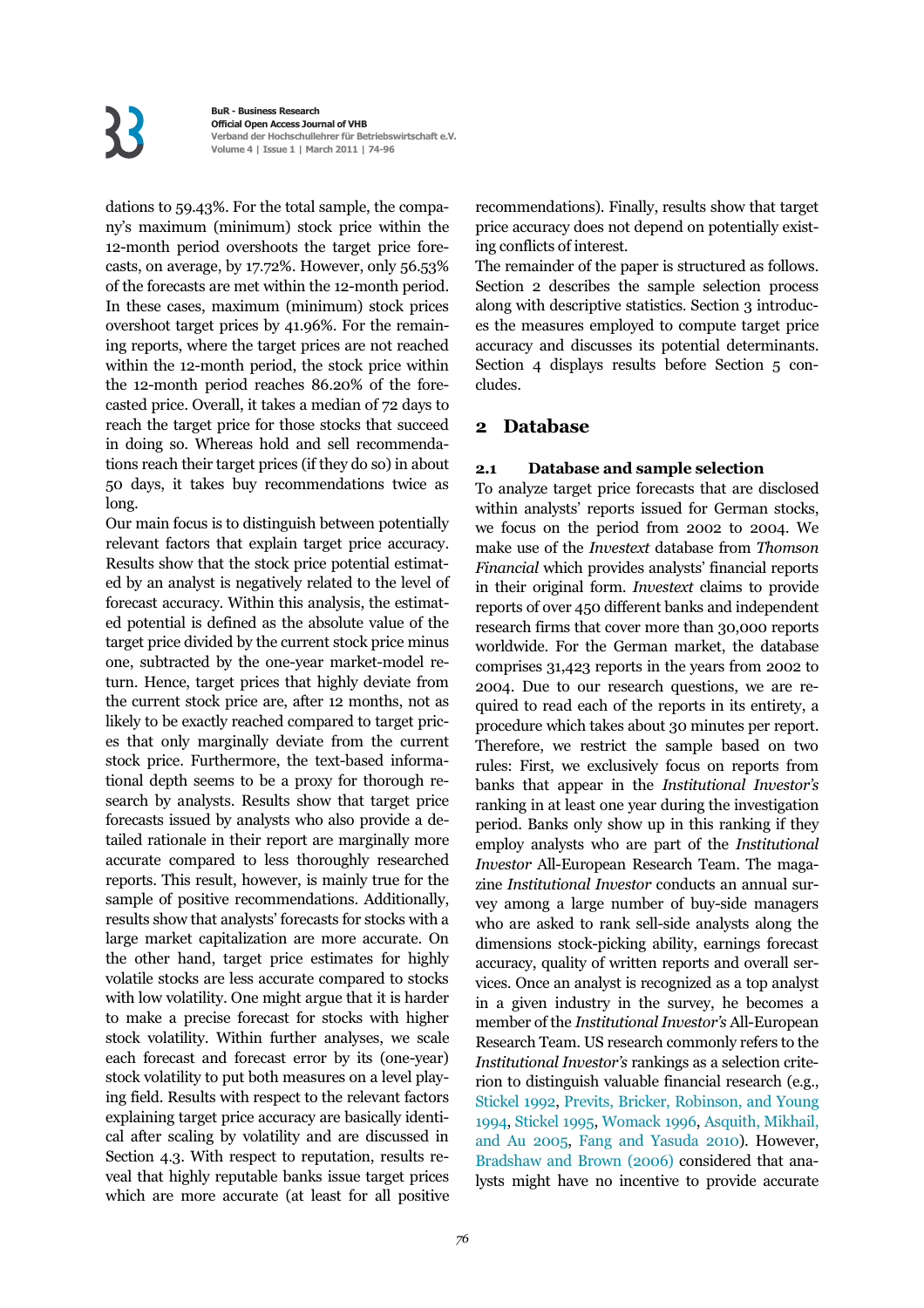target prices since the membership of the *Institutional Investor* All-American Research Team is not based on target price accuracy but on factors including earnings forecast accuracy and quality of stock recommendations. This procedure results in 13 investment banks (such as BNP Paribas, Credit Suisse First Boston, Deutsche Bank, JP Morgan, and UBS) for which *Investext* provides reports. Second, we focus on reports featuring a length in the range between three and twenty pages. This results in 10,364 reports that match the search criteria. Since we have to read each report in its entirety, we draw a random sample of 1,000 reports that represent approximately 10% of the whole population.

#### **2.2 Descriptive statistics on the covered companies**

Table 1 shows the 10 most heavily covered stocks. As can be gleaned from the table, the list is headed by Siemens covered by 40 reports within the selected time period and closely followed by SAP and Volkswagen. However, as shown in the second column, coverage is quite widely disbursed in our sample. Although heading the list, analyst reports covering Siemens represent only 4% of the total sample. In total, 131 different companies are covered by the research industry. Table 1 gives details on a randomly selected report for each of the specific companies. A report on Linde, for example, was

#### **Table 1: Top 10 most heavily covered companies within database**

| # Reports<br>in sample | <b>Relative</b><br>share | Company                       | <b>Broker</b>                               | <b>Report</b><br>date | Recom-<br>menda-<br>tion | <b>Earnings</b><br>per share<br>forecast | <b>Target</b><br>price | <b>Current</b><br>stock<br>price |
|------------------------|--------------------------|-------------------------------|---------------------------------------------|-----------------------|--------------------------|------------------------------------------|------------------------|----------------------------------|
| 40                     | 4.0%                     | <b>Siemens</b>                | Deutsche<br>Bank                            | 12.04.2002            | Buy                      | 3.9                                      | 90                     | 68.4                             |
| 36                     | 3.6%                     | <b>SAP</b>                    | <b>ING Financial</b><br>Markets             | 24.01.2002            | Buy                      | 4.24                                     | 180                    | 157.82                           |
| 34                     | 3.4%                     | Volkswagen                    | <b>BNP</b><br>Paribas                       | 27.10.2003            | Sell                     | 5.05                                     | 26                     | 41.99                            |
| 33                     | $3.3\%$                  | Deutsche<br>Telekom           | Sanford C.<br>Bernstein & Co.               | 25.02.2002            | Buy                      | 0.06                                     | 19                     | 15.43                            |
| 29                     | 2.9%                     | Infineon<br>Technolo-<br>gies | <b>UBS</b><br>Warburg                       | 22.01.2002            | Buy                      | $-1.17$                                  | 30                     | 23.53                            |
| 28                     | 2.8%                     | Bayer                         | <b>Credit Suisse</b><br><b>First Boston</b> | 19.04.2004            | Hold                     | 1.69                                     | 20.5                   | 21.54                            |
| 27                     | 2.7%                     | Metro                         | <b>ING Financial</b><br><b>Markets</b>      | 13.02.2002            | Hold                     | 1.97                                     | 41                     | 38                               |
| 24                     | 2.4%                     | <b>BASF</b>                   | Schroder<br>Salomon Smith<br>Barney         | 04.02.2002            | Sell                     | 1.56                                     | 33                     | 44.95                            |
| 21                     | 2.1%                     | Linde                         | <b>UBS</b><br>Warburg                       | 12.05.2003            | Buy                      | 3.18                                     | 40                     | 31.5                             |
| 21                     | 2.1%                     | Altana                        | Schroder<br>Salomon Smith<br>Barney         | 01.08.2002            | Hold                     | 2.45                                     | 65                     | 51.5                             |

*This table lists the 10 most heavily covered companies. The first two columns display the absolute number and relative share of the specific company within the database. The remaining columns show details of one randomly selected report covering the respective company. Each time, the broker name, the report date, the recommendation type itself (buy/hold/sell), the earning for share forecast for the upcoming financial year, the target price and the current stock price is displayed.*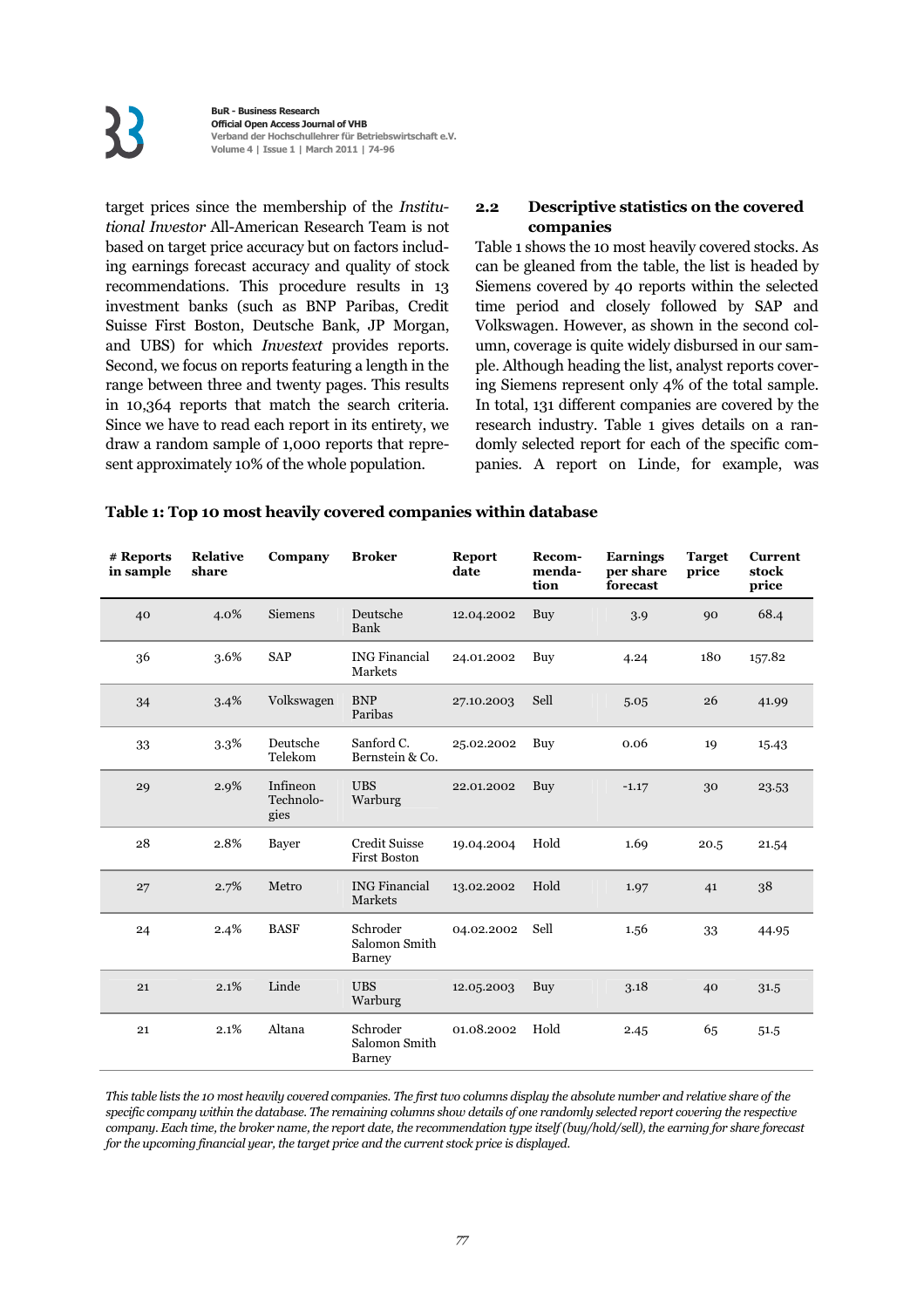published by UBS Warburg. The company was recommended as a "BUY", the EPS forecast for the next financial year was 3.18 €, the target price 40 € (compared to a current stock price of 31.5  $\varepsilon$ ).

Table 2 presents descriptive statistics on the covered firms. Panel A displays a mean (median) market capitalization of the covered firms of  $\epsilon$  12.22 bn ( $\epsilon$ 4.65 bn), with a maximum of  $\epsilon$  72.60 bn and a minimum of  $\epsilon$  0.03 bn. The mean (median) price-tobook value amounts to 2.29 (1.71). The mean oneyear stock-specific return prior to the publication date *t* is -0.03 whereas the mean one-year marketmodel return (computed by the one-year CDAX return adjusted by the estimated OLS parameters) is -0.11. The fact that historic returns are negative is due to the selected time period of this analysis from 2002 to 2004. Taking one-year historic returns results in an exclusive focus on a bear market phase. The mean one-year volatility based on daily return data for a one-year period prior to the publication date *t* is displayed as 0.03 with a minimum of 0.01 and a maximum of 0.1. Panel B shows the sector allocation of the covered firms. Although a major focus of the covered companies lies in "industry" (22%) and "consumer goods" (19%), the sample seems to provide a healthy mixture of different sectors. Only 11% of companies are classified as "financial service".

#### **2.3 Summary statistics on analysts' reports**

Since we aim to focus on the information published within analysts' reports, Table 3 presents special summary statistics apart from company statistics. The information for the 1,000 randomly selected reports is organized according to the three recommendation levels (buy, hold, and sell recommendations) and, additionally, for the total sample. At the beginning of 2002, Lehman Brothers and other banks switched from a five-category rating scheme to a three-category rating scheme (Bradley, Jordan, and Ritter 2003).Since we only find a negligible number of 15 strong buy recommendations and no strong sell recommendations, we join these strong buy recommendations with the 440 buy recommendations to obtain a three-category rating scheme. Such a procedure is also applied in Ertimur, Sunder, and Sunder (2007).

Since analyzing the target price accuracy requires each report to contain a target price, our final sample contains 950 reports. The reduction of 50

| <b>Panel A: Firm characteristics</b>             | mean        | median  | min     | max   | 1st per-<br>centile | 99th per-<br>centile | standard<br>deviation |
|--------------------------------------------------|-------------|---------|---------|-------|---------------------|----------------------|-----------------------|
| Market capitalization (in billion $\mathbb{C}$ ) | 12.22       | 4.65    | 0.03    | 72.60 | 0.07                | 65.44                | 16.20                 |
| price-to-book ratio                              | 2.29        | 1.71    | 0.21    | 21.43 | 0.43                | 9.37                 | 2.07                  |
| 1-year historic stock return                     | $-0.03$     | $-0.14$ | $-0.91$ | 9.60  | $-0.82$             | 2.01                 | 0.64                  |
| Market-model 1-year historic stock return        | $-0.11$     | $-0.11$ | $-1.39$ | 2.14  | $-0.93$             | 0.88                 | 0.34                  |
| Volatility (1-year daily standard deviation)     | 0.03        | 0.03    | 0.01    | 0.10  | 0.01                | 0.06                 | 0.01                  |
| <b>Panel B: Sector allocation</b>                | $\mathbf n$ | %       |         |       |                     |                      |                       |
| Consumer goods                                   | 183         | 0.19    |         |       |                     |                      |                       |
| Service                                          | 99          | 0.10    |         |       |                     |                      |                       |
| Communication                                    | 45          | 0.05    |         |       |                     |                      |                       |
| Technology                                       | 108         | 0.11    |         |       |                     |                      |                       |
| Industry                                         | 212         | 0.22    |         |       |                     |                      |                       |
| Health care                                      | 88          | 0.09    |         |       |                     |                      |                       |
| Financial service                                | 110         | 0.11    |         |       |                     |                      |                       |
| <b>Basic materials</b>                           | 119         | 0.12    |         |       |                     |                      |                       |

**Table 2: Descriptive statistics on covered firms** 

*This table presents descriptive statistics on the information collected from 1,000 randomly drawn analysts' reports on German stocks. Panel A discloses information on market capitalization, price-to-book ratios (both measured for each company at the publication date t of the stock's report), the one-year stock-specific return, the one-year market-model return which is based on the CDAX return, adjusted by the estimated OLS parameters, and the one-year stock-specific volatility prior to the publication date t. Panel B presents absolute and relative figures for the sector allocation of the covered stocks.*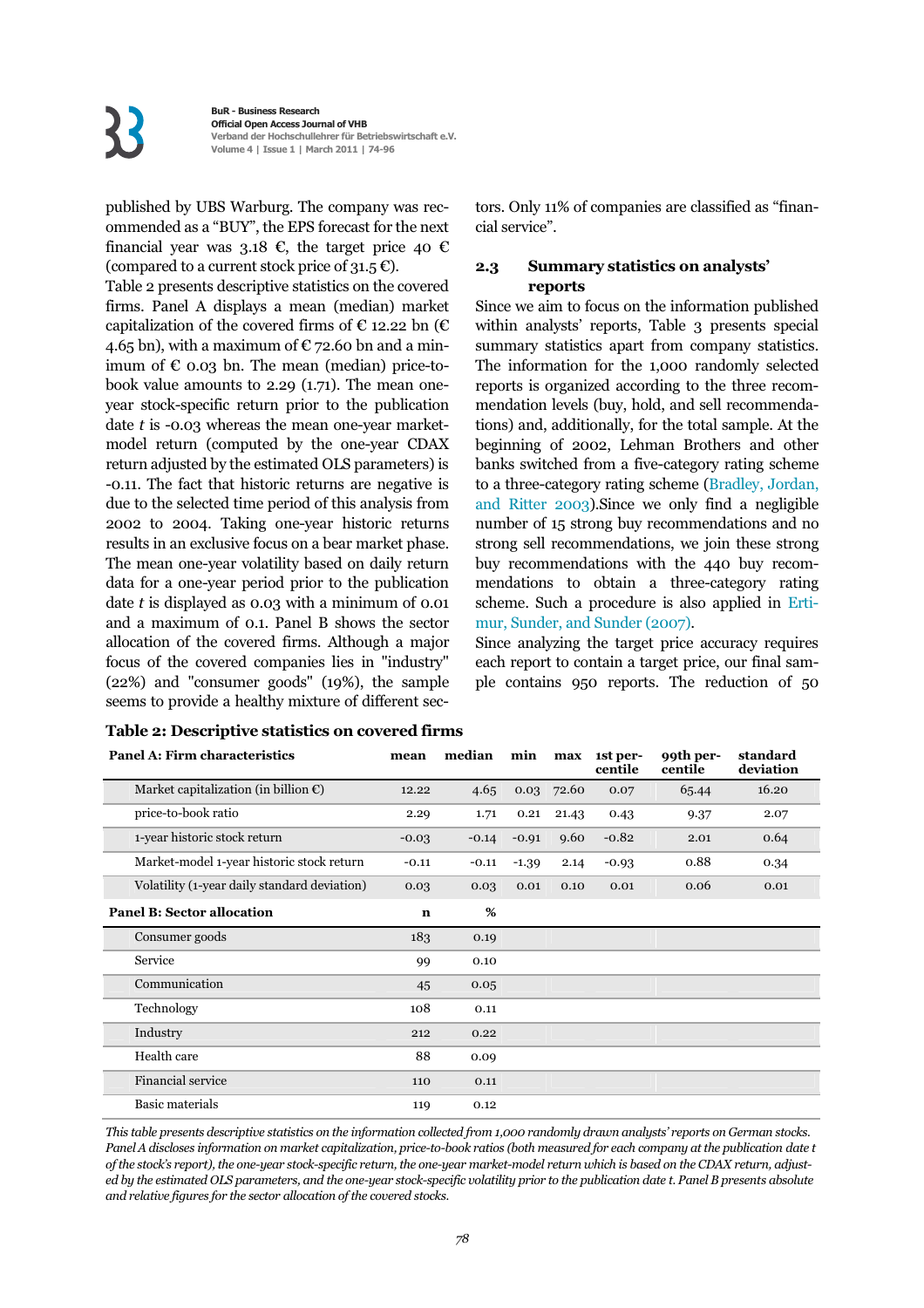

#### **Table 3: Descriptive statistics on analysts' reports**

| <b>Panel A: Target prices</b>                                     | <b>Buy</b> | Hold  | <b>Sell</b> | <b>Total</b> |
|-------------------------------------------------------------------|------------|-------|-------------|--------------|
| Number of reports                                                 | 455        | 422   | 123         | 1000         |
| Number of reports with target prices                              | 443        | 400   | 107         | 950          |
| Mean current stock price ( $P_t$ ) in $\epsilon$                  | 42.61      | 37.57 | 31.59       | 39.25        |
| Mean target price (TP <sub>t</sub> ) in $\epsilon$                | 53.43      | 39.18 | 27.51       | 44.51        |
| Mean implicit return [in %]                                       | 35.42      | 7.16  | $-12.96$    | 18.07        |
| Implicit return $> 0$ [% of sample]                               | 98.87      | 65.75 | 19.63       | 76.00        |
| <b>Panel B: Information categories</b>                            | <b>Buy</b> | Hold  | <b>Sell</b> | <b>Total</b> |
| Expectations on revenues/sales [in %]                             | 44.24      | 43.75 | 40.19       | 43.58        |
| Expectations earnings/profits [in %]                              | 50.56      | 48.25 | 44.86       | 48.95        |
| Outlook revenues/sales [in %]                                     | 39.50      | 34.75 | 36.45       | 37.16        |
| Outlook earnings/profits [in %]                                   | 48.98      | 39.00 | 51.40       | 45.05        |
| Product introduction [in %]                                       | 11.51      | 7.00  | 1.87        | 8.53         |
| New project [in %]                                                | 2.93       | 2.25  | 1.87        | 2.53         |
| Cost efficiency [in %]                                            | 23.48      | 21.00 | 18.69       | 21.89        |
| M&A activity [in %]                                               | 10.38      | 9.50  | 5.61        | 9.47         |
| Stock repurchase [in %]                                           | 2.03       | 1.50  | 0.93        | 1.68         |
| Industry climate [in %]                                           | 10.38      | 18.50 | 27.10       | 15.68        |
| Quality of management [in %]                                      | 9.26       | 5.50  | 8.41        | 7.58         |
| International operations [in %]                                   | 16.70      | 10.50 | 3.74        | 12.63        |
| Competition [in %]                                                | 18.28      | 14.25 | 18.69       | 16.63        |
| Risk $\lceil \ln \frac{9}{6} \rceil$                              | 22.35      | 29.75 | 35.51       | 26.95        |
| Future business perspective [in %]                                | 25.51      | 17.00 | 25.23       | 21.89        |
| Panel C: Conflicts of interest / investment banks                 | <b>Buy</b> | Hold  | <b>Sell</b> | <b>Total</b> |
| Availability of conflicts of interest information [in %]          | 64.33      | 75.00 | 66.36       | 69.05        |
| Holding/Ownership relation [in % of conflicts of interest sample] | 43.86      | 45.67 | 33.80       | 43.60        |
| Underwriting relation [in % of conflicts of interest sample]      | 37.89      | 47.00 | 50.70       | 43.45        |
| Top 3 banks $\lceil \ln \frac{1}{6} \rceil$                       | 44.24      | 55.75 | 42.06       | 48.84        |

*This table presents descriptive statistics on the information collected from 1,000 randomly drawn analysts' reports on German stocks. The table is organized by the recommendation levels, i.e., buy recommendations (Buy), hold recommendations (Hold) and sell recommendations (Sell), and, additionally, a column for all reports (Total). In Panel A, we disclose the total number of reports, the number of reports that contain target price information, the mean actual stock price and the mean target price in €, and the mean implicit return, computed by the target price TP<sub>t</sub> over the current stock price*  $P_t$  *minus one. Last, we report the percentage of the sample for which this implicit return is positive. In Panel B, we disclose information on each of the 15 categories in which analysts commonly give justifications for their recommendations. For each of the 15 categories, the table displays the percentage of how often, within each category, information is disclosed. Panel C displays to what percentage reports contain information on conflicts of interests. Furthermore, for these reports it is disclosed to what percentage a holding (underwriting) relationship occurs. Finally, Top 3 banks represents the ratio of reports written by those three banks that employ the largest number of highly ranked analysts following the Institutional Investor All-European rankings.* 

reports is only partly based on missing target prices within the reports. Additionally, we discard those reports with extreme values in terms of the accuracy measure (the 1st and 99th percentile). This is done to reduce possible outlier effects.

The final sample contains considerably more buy (443) and hold recommendations (400) than sell recommendations (107). Such a finding is not surprising, since analysts are reluctant to issue negative information regarding covered companies, and is in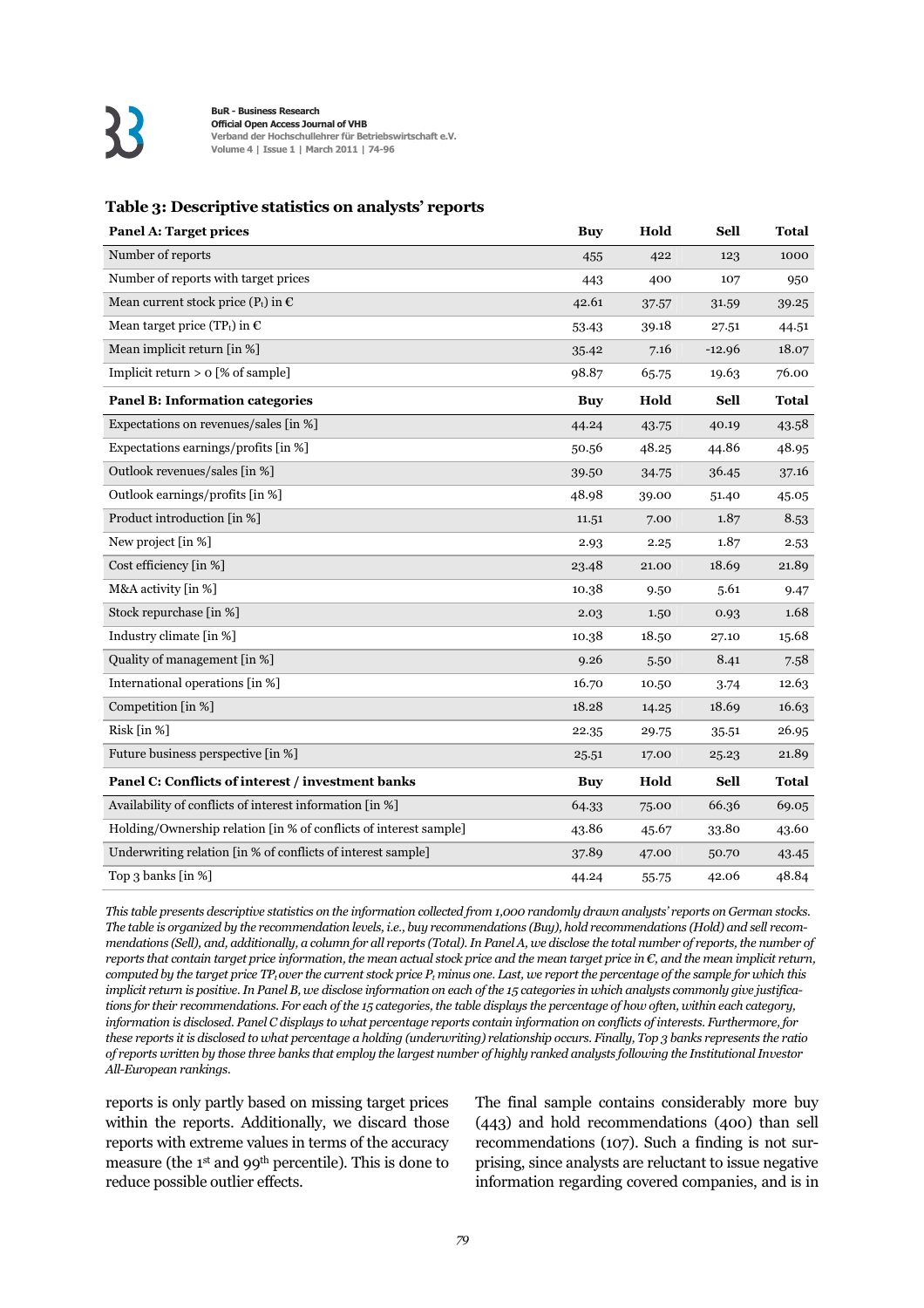line with the literature (e.g., Barber, Lehavy, McNichols, and Trueman 2001, Brav and Lehavy 2003). With respect to the forecasted stock price, we compute the implicit return that analysts assign to each stock as the ratio of the target price relative to its current stock price minus one (Panel A in Table 3). Usually, analysts issue price target forecasts for the following 12-month period. Whereas buy recommendations are expected to increase by 35.42%, hold recommendations display an implicit return of only 7.16%, and sell recommendations are expected to decrease by -12.96%. Altogether, analysts have a positive perception of the future and assign an implicit return of 18.07%. A solid level of optimism is also documented by Brav and Lehavy (2003) who found that, on average, target prices are 28% higher than current stock prices.

As mentioned before, we aim to contribute to the literature by analyzing the impact of the informational depth of each report on the accuracy of target prices. In order to identify the relevant topics that are commonly addressed by analysts, we analyzed around 100 (out-of-sample) reports. This process led us to identify 15 categories that constituted the core topics. For example, analysts frequently report on the outlook concerning earnings or profits. Our results mainly support the findings by Asquith, Mikhail, and Au (2005). The identified categories are: expectations on revenues/sales, expectations on earnings/profits, outlook on revenues/sales, outlook on earnings/profits, product introduction, new project, cost (in)efficiencies, M&A activity, stock repurchase, industry climate, quality of management, international operations, competition, risk, and future business perspective. To control for the informational depth of each report, we simply read each report in order to check if any of the above mentioned categories was addressed within the text. No further valuation of the content was performed. As a double-check, a substantial number of the reports were read by a second person. The process of proofreading by a second person closely supported the findings of the first round. Within this process, we populated a dummy variable with a one for each category if it was addressed and with zero if it was not addressed at all. Panel B in Table 3 displays the results. For example, in about every second report (48.95%), analysts address their expectations on earnings and profits. Other categories quite often concerned are: expectations on revenues/sales (43.58%), outlook on earnings/profits (45.05%),

and the outlook on revenues/sales (37.16%). However, the information on stock repurchases is, among these 15 categories, the most rarely addressed information. Interestingly, in the majority of categories, more information is disclosed for buy recommendations compared to sell recommendations.

Another topic of interest is the ongoing discussion on potential conflicts of interest which might bias the analysts' view. We therefore aim to control for these influences by taking advantage of the disclosure of business ties within the reports. However, such a disclosure can only be found in 69.05% of the final sample reports (Panel C in Table 3). To measure conflicts of interest, we focus on two important issues: (1) the fact that the bank has current holdings in the company and (2) the fact that the bank serves or has served as an underwriter for stocks of the covered company. Both types of potentially conflicting relations occur at the same frequency – in about 43% of the sample.

The final analysis includes 950 reports with disclosed target prices. In this sample, 722 reports (76% of the sample) are associated with a positive implicit return (with a target price above the current stock price). For this subsample, analysts correctly anticipate the direction of stock price movements if the firm's stock price achieves or exceeds the forecasted target price at some time within the 12 month period (see upper part of Figure 1 for an illustration of target price under- and overachievement). For the remaining 225 reports that are associated with a negative implicit return (a forecasted decline in the stock price), analysts correctly anticipate the direction of stock price movements if the stock price falls below the target price (see lower part of Figure 1). Combined with three reports that have an implicit return of zero this adds up to 950 reports.

#### **2.4 Target price achievement**

The percentage of stocks that achieve their target price forecast is presented in Panel A of Table 4. For the full sample, 56.53% of all target prices are achieved within the 12-month period. Sorting along the type of category, target prices of hold recommendations are most often achieved (69.50%) compared to buy recommendations (45.60%) and sell recommendations (53.27%). A similar result can be obtained when focusing only on the first three months after publication. These results could have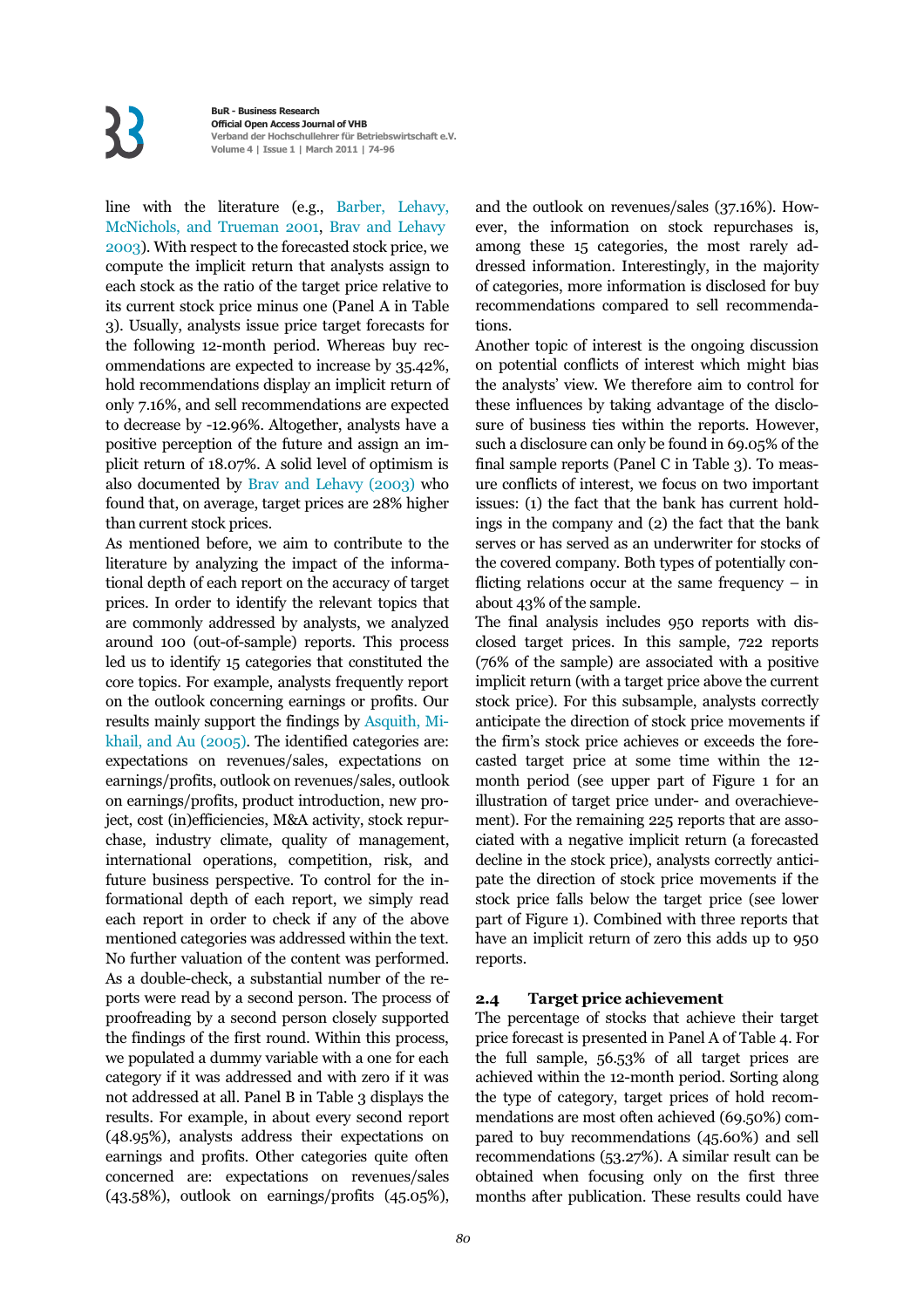

#### **Figure 1: Graphical illustration of target price under- and overachievement**

*This figure illustrates four cases in which target price forecasts are overachieved (case (1) and (4)) or underachieved (case (2) and (3)). Within the upper part of the figure (case (1) and (2)), analysts have forecasted a positive development of the stock (positive implicit return). If the maximum stock price (Pmax) within the 12-month period achieves or exceeds the forecasted target price (see upper dashed line), the forecast is achieved (case (1)), otherwise, it is not achieved (case (2)). Within the lower part of the figure (case (3) and (4)), analysts have forecasted a negative development of the stock (negative implicit return). If the minimum stock price (Pmin) within the 12 month period falls below the forecasted target price (see lower dashed line), the forecast is achieved (case (4)), otherwise, the forecast is not achieved (case (3)).* 

been anticipated, since the deviation of the target price compared to the current stock price is the lowest for hold recommendations compared to buy (sell) recommendations. Asquith, Mikhail, and Au (2005) reported that the probability of achieving a particular target is highly dependent on the level of optimism. They disclosed that price targets that forecast a change of 0-10% are achieved in 74.4% of the cases, whereas price targets that forecast a change of 70% or more are realized in fewer than 25% of the cases. Unreported results show that for those stocks that reach the target price forecast, achieving the target price forecast takes an average of 72 days. Sorting along the three categories, it takes stock prices of buy recommendations to reach their target prices an average of 109 days, whereas for hold (sell) recommendations it only takes 48 (55) days.

Column 1 of Panel B in Table 4 shows that for those stocks that do not reach the forecasted target price, the maximum (minimum) stock price within the 12 month period is 86.20% of the forecasted price. Column 3 of Panel B in Table 4 shows that for those stocks that have reached the forecasted target price within the 12 months, the maximum (minimum) stock price within this period overshoots the target price by 41.96%. When focusing on the full sample, the forecasted target of all buy recommendations is on average overshot by 1.99%, whereas for the sample of all sell recommendations, targets are overshot by remarkable 34.87% within the 12-month period. These findings are in line with results from Asquith, Mikhail, and Au (2005) who reported for all recommendations an overshooting of 13.09%. Whereas target prices of strong buy recommendations are overshot by 3.86%, target prices of sell recommendations are overshot by 31.63%. However, one has to keep in mind that investors can hardly manage to earn such returns since they might not be able to time their investment decisions perfectly. In the following section, we therefore introduce a measure that evaluates target price accuracy after the usual time horizon of target prices, namely 12 months.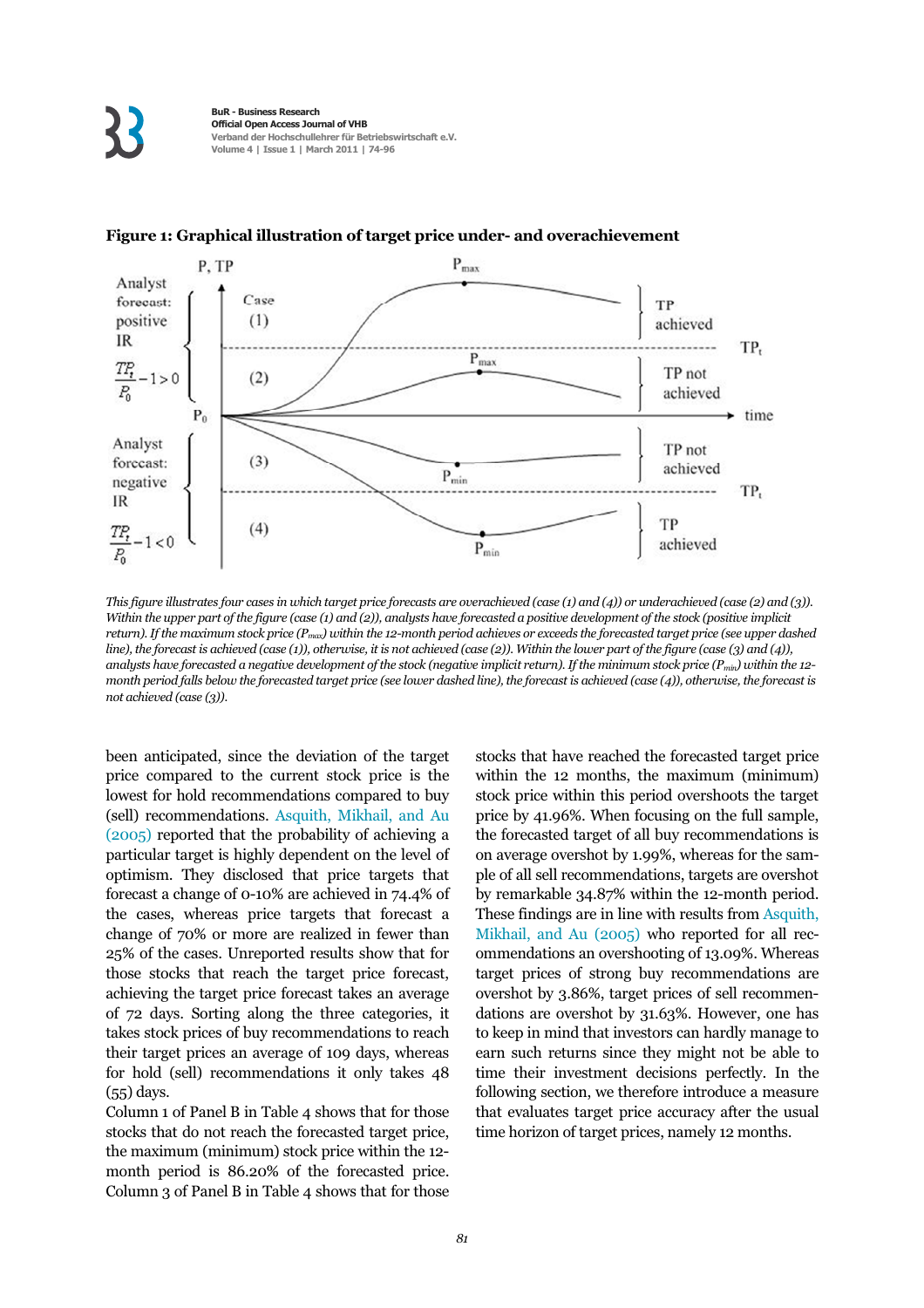#### **Table 4: Target price achievement within the 12-month forecast period**

|  | Panel A: Percentage of reports achieving 12-month target price (somewhere in the 12 months) |  |
|--|---------------------------------------------------------------------------------------------|--|
|  |                                                                                             |  |

|                     | target price<br>achieved                                              | 1-3 months | 4-6 months | 7-9 months | 10-12 months | N   |  |  |  |
|---------------------|-----------------------------------------------------------------------|------------|------------|------------|--------------|-----|--|--|--|
| All Recommendations | 56.53%                                                                | 33.47%     | 10.95%     | 6.53%      | 5.58%        | 950 |  |  |  |
| Buy                 | 45.60%                                                                | 17.38%     | 11.51%     | 7.22%      | 9.48%        | 443 |  |  |  |
| Hold                | 69.50%                                                                | 50.75%     | 10.50%     | 5.50%      | 2.75%        | 400 |  |  |  |
| Sell                | 53.27%                                                                | 35.51%     | 10.28%     | 7.48%      | $0.00\%$     | 107 |  |  |  |
|                     | Panel B: 12-month price maximums (minimums) / predicted price targets |            |            |            |              |     |  |  |  |

|                     | If target<br>price missed | N   | If target price<br>achieved | N   | Full<br><b>Sample</b> | N   |
|---------------------|---------------------------|-----|-----------------------------|-----|-----------------------|-----|
| All Recommendations | 86.20%                    | 413 | 141.96%                     | 537 | 117.72%               | 950 |
| Buy                 | 83.42%                    | 241 | 124.14%                     | 202 | 101.99%               | 443 |
| Hold                | 91.41%                    | 122 | 147.73%                     | 278 | 130.55%               | 400 |
| Sell                | 86.90%                    | 50  | 176.95%                     | 57  | 134.87%               | 107 |

*In Panel A of this table we present the percentage of reports that achieve the price target within the 12-month forecast period. Results are displayed for all recommendations and sorted by recommendation level. Additionally, the fraction of reports that achieve the price target within months 1 to 3, 4 to 6, 7 to 9 and 10 to 12 are displayed. In Panel B, we compute for the group of stocks that achieve (does not achieve) its target price within the 12-month period the level of overachieving (partly fulfilling) the target price (see also Figure 1). Similar results are also displayed for the full sample. We compute the ratio as the maximum price Pmax achieved within 12 months divided by the target price TP<sub>t</sub> if the target price is above the current stock price P<sub>t</sub>. In cases of the target price TP<sub>t</sub> below the current* stock price  $P_t$ , the ratio equals the price target divided by the minimum price  $P_{min}$  achieved within 12 months.

#### **3 Methodology**

#### **3.1 Accuracy measure**

Studies have shown that capital markets react to published target prices (e.g., Brav and Lehavy 2003, Asquith, Mikhail, and Au 2005). Hence, based on the assumptions of the efficient market hypothesis, the disclosure of target prices seems to contain new and relevant information for financial markets. However, such a finding does not imply that target price forecasts are accurate from an ex-post perspective. Analysts might have limited incentives for primarily focusing on target price accuracy since bonuses depend on a whole set of performance variables – not necessarily on target price accuracy. Hong and Kubik (2003) stated that analysts heavily focus on the annual polls of money managers conducted by the magazine *Institutional Investor*, since they are highly rewarded in the case of success. Bradshaw and Brown (2006) quoted the career information page www.thevault.com: "Once a research analyst finds himself listed as an *II*-ranked analyst, the first stop is into his boss's office to renegotiate his annual package." However, within *Institutional Investor's* rankings, analysts are evaluated along the four dimensions stock-picking ability, earnings forecasts accuracy, quality of written reports, and overall services. Target price accuracy is not part of this set. Cooper, Day, and Lewis (2001) and Bernhardt, Campello, and Kutsoati (2004) showed that published compensation schedules by banks include earnings forecast accuracy but not target price accuracy as a factor for setting analysts' salaries. Bonini, Zanetti, Bianchini, and Salvi (2010) additionally argued that target prices might be subject to biases since there is no explicit control of the forecast quality. Hence, analysts might use target prices strategically, e.g., in order to increase the sales hype of a stock (e.g., Asquith, Mikhail, and Au 2005). Empirical evidence on over-optimism, although not for target prices, stems from analysts issuing earnings forecasts. Stickel (1990), Abarbanell (1991), Dreman and Berry (1995), and Chopra (1998) showed that earnings forecasts are optimistically biased. Similarly, analysts tend to issue target prices that strongly deviate from current stock prices in order to attract the attention of institutional investors. Such effects have been observed, e.g., for private investors by Barber and Odean  $(2008)$ . However, missing the target price after 12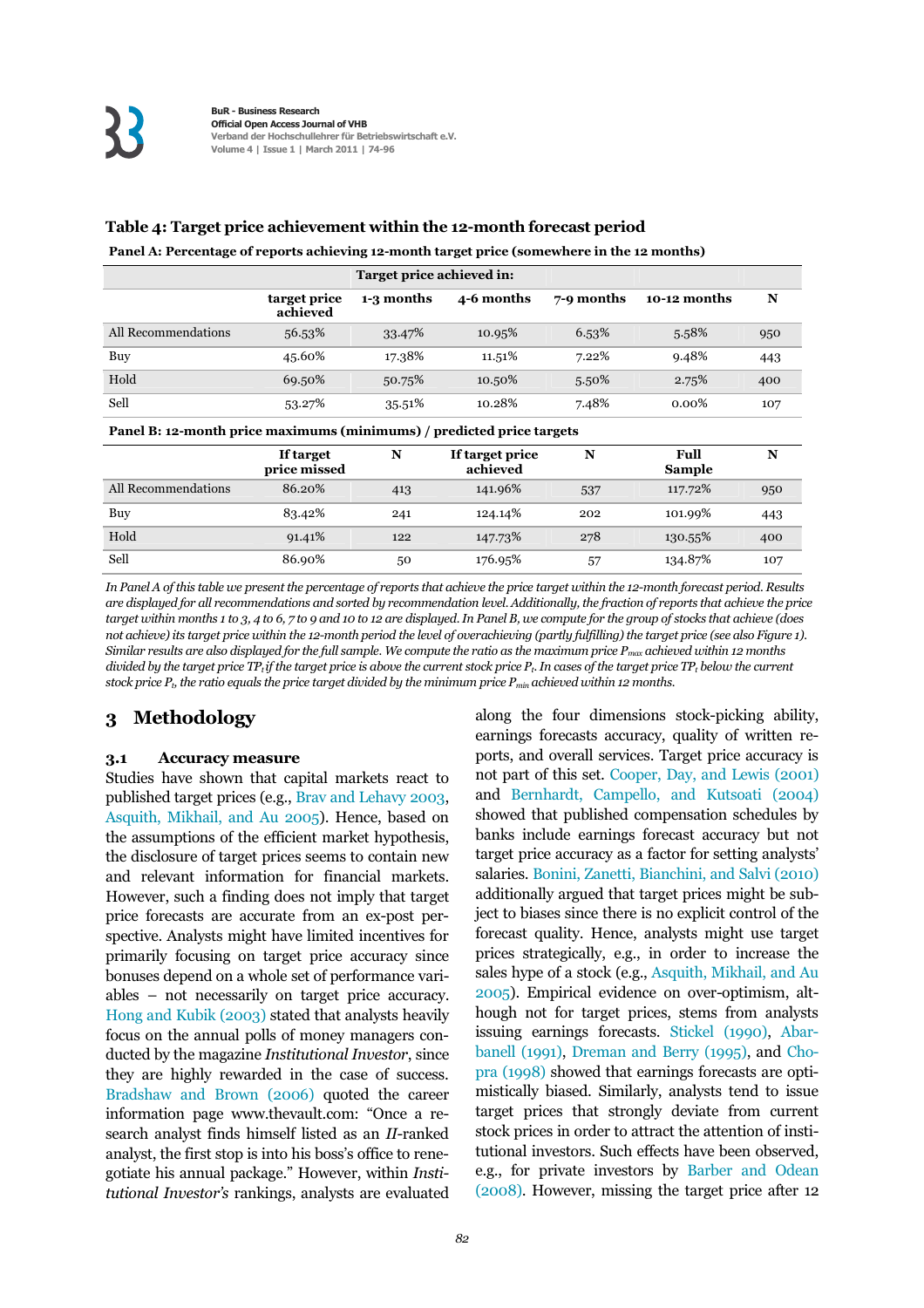months could also have a negative impact on the analyst's reputation. Therefore, analysts always face a trade-off when setting the target price potential for attracting institutional investors. A high target price potential, since it might never be reached, could increase the likelihood of disappointing investors and risking the analyst's own reputation. However, while setting it too low, institutional investors might not be attracted to the investment. Taking this into account, an ex-post analysis of target price accuracy seems useful for both investors and investment banks which employ analysts.

With respect to analyzing target price achievement, both Asquith, Mikhail, and Au (2005) and Bradshaw and Brown (2006) computed binary variables for meeting (not meeting) the target prices within and/or at the end of the 12-month period. The study of Bonini, Zanetti, Bianchini, and Salvi (2010) extends such metrics via computing the amount of under-/overachievement of target prices. Within their investor-oriented perspective, any overachievement of a target price counts as highly accurate, even in cases when the 12-month stock price strongly deviates from the forecasted target. Assume, for example, that the current stock price is  $\epsilon$ 30 and an analyst forecasts a target of  $\epsilon$  50. In the case of a 12-month stock price of  $\epsilon$  45, the forecast error amounts to 11.11%, a result that is fairly inaccurate. In the case of a 12-month stock price of  $\epsilon$  55, the forecast error is -9.09%. Since the analyst overachieves his self-selected target, this outcome turns out to be fairly accurate.

However, one has to keep in mind that Bonini's measure represents the investors' perspective. If one judged the quality of analysts' forecasts based on this metric, it would be rational for analysts to mainly forecast low target prices that will easily be overachieved – and thus lead to enormous accuracy ratios. Once interested in the forecasting quality of an analyst, such an analysis might be more properly achieved by an accuracy measure that acknowledges exact and precise achievement of the forecasted target price after 12 months. This measure would penalize any deviation from the target price, irrespective of the direction of the deviation. From this perspective analysts are measured in terms of the absolute fit of their forecasts. If, for example, an analyst forecasts an increase in the stock price up to € 50, a 12-month stock price of € 49 is more precise (although it does not reach the forecasted price) compared to an overachievement of the price target resulting in a stock price of  $\epsilon$  60 after 12 months. (Following Bonini's measure, it would be the other way round.)

Since any deviation from the forecast reduces accuracy, we use absolute values in order to not distinguish between over- and underachieving the target price. To the best of our knowledge, this measure has not been used in this context so far:

12 - *month deviationbetweenTP and stock price* -

$$
\begin{aligned} \mathbf{(1)} \quad & AM = 1 - \left[ \left( \left| \frac{P_{End}}{TP_i} - 1 \right| \right) | TP_i > P_i; \left( \left| 1 - \frac{P_{End}}{TP_i} \right| \right) | TP_i < P_i \right] \\ &= 1 - \left[ \left( \left| \frac{P_{End}}{TP_i} - 1 \right| \right) \right] \end{aligned}
$$

where  $TP_t$  is the target price forecast at the publication date  $t$  of the report,  $P_t$  is the current stock price at the publication date  $t$  of the report, and  $P_{End}$  is the stock price at the end of the 12-month period. The part of the equation within the brackets represents the computation of the forecast error. From this, the accuracy measure itself can be easily computed.

Based on the mentioned example where a stock price increase has been forecasted, either a stock price (at the end of the 12-month period) of  $\epsilon$  45 or  $\epsilon$  55 leads to a (symmetric) 10% deviation from the  $\epsilon$  50 target price. Hence, any deviation from the price forecast will consequently lead to a reduction of accuracy. The same applies when a stock price decrease has been forecasted. Within the mentioned example, this results in a target price accuracy of 90% based on the introduced accuracy measure. Only in the case of a perfect match of the forecast and the 12-month stock price, the deviation would be 0% leading to a target price accuracy of 100%.

Since it might be harder for analysts to forecast target prices for highly volatile stocks, it could be advisable to adjust the introduced measure of target price accuracy by the stock-specific volatility in order to make stock forecasts comparable. In Section 4.3 we therefore use a volatility scaled version of the target price accuracy measure.

$$
(2) \quad AM\_adj = 1 - \left[ \frac{\left( \left| \frac{P_{End}}{TP} - 1 \right| \right)}{Volatility} \right]
$$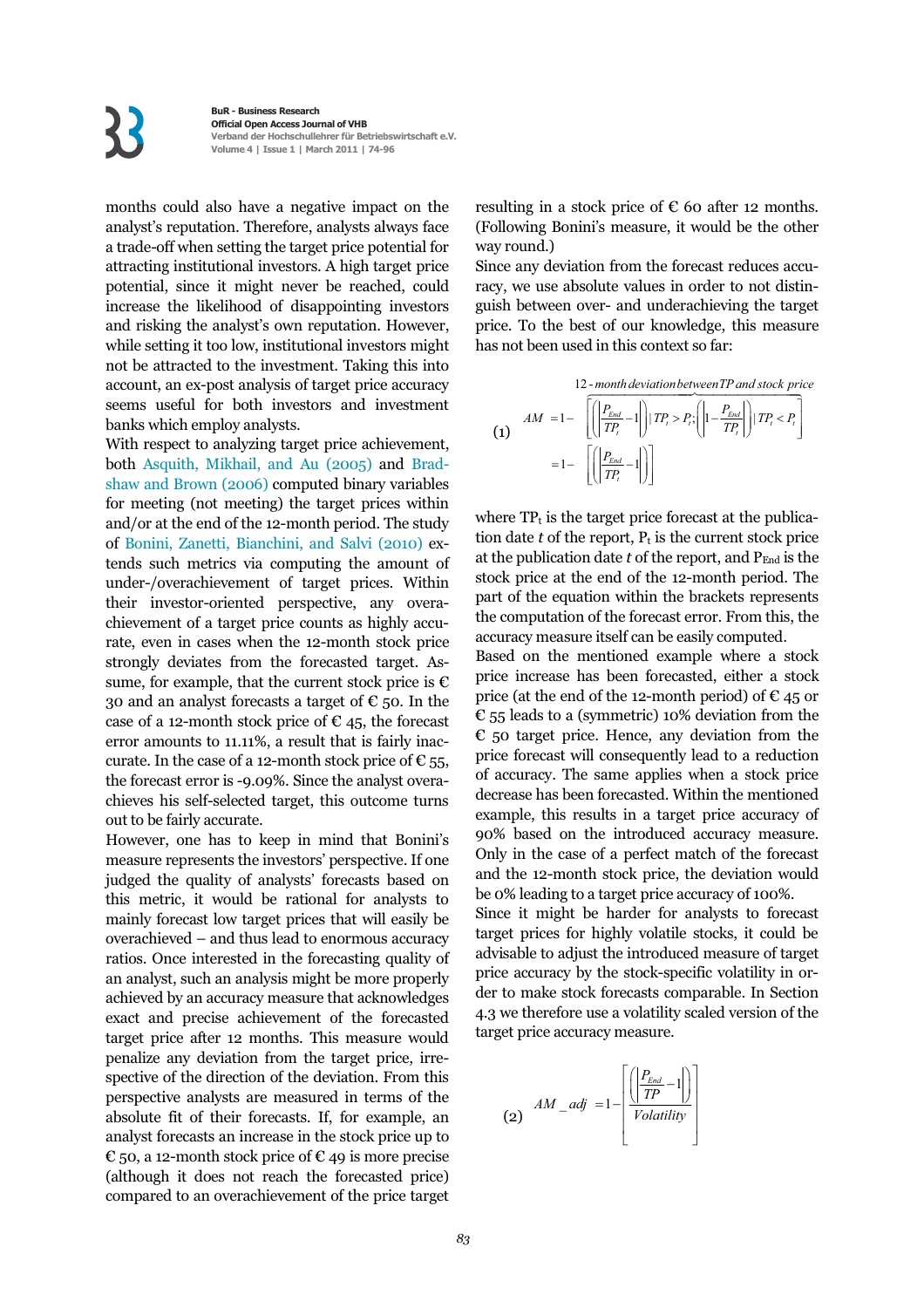#### **3.2 Determinants for target price accuracy**

Within the remainder of the text, we focus on the degree of accuracy measured by AM and, additionally, try to find explanations for the different levels of target price accuracy (see Section 4). For such an analysis, we initially discuss important determinants that could explain target price accuracy. These potentially relevant determinants can be divided into two groups: (1) analyst-specific determinants and (2) firm-specific determinants. Further variables are introduced to evaluate whether conflicts of interests and reputation play an important role in terms of target price accuracy. Finally, we discuss the second specification of the accuracy measure that directly acknowledges different levels of stock volatility.

#### *Analyst-specific determinants*

First, we focus on analyst-specific determinants. Since it has been shown that on average analysts publish highly optimistic forecasts, it is important to control for this optimism in analysts' forecasts. We therefore compute the implicit return which is the target price forecast at the publication date *t* of the report divided by the current stock price at the publication date *t* minus one. However, while forecasting the one-year stock price, one cannot assume the expected stock return to be zero which is often done for shorter time periods such as the one-day stock return. For the 12-month target price one usually assumes a positive risk-free rate and an equity risk premium. This drift means that stock returns will be non-zero on average even without any fundamental news. Stocks associated with higher implicit returns do not necessarily mean that analysts were on average more optimistic. Thus, it might help to adjust the implicit return by the average stock-specific return in order to get the additional return that analysts forecast. To compute this expected return, we use simple one-year historic returns for each stock and, additionally, the market-model return based on the one-year CDAX return adjusted by the estimated OLS parameters. As a robustness check, we also compute historic returns for two to four years and the two-year market-model return for the purpose of adjusting the implicit return. Results are virtually identical. Table 2 shows that both historic and market-model returns are substantially different across stocks. We therefore introduce a variable called POTENTIAL computed as the absolute value of the implicit return, subtracted by the (marketmodel) one-year stock-specific return. We hypothesize this variable to be negatively related to the accuracy measure AM, since a higher stock-specific potential will lead, on average, to target prices being achieved less often. Based on the results of Table 4, it is clear that stock prices of hold recommendations achieve the forecasted prices more frequently and, on average, much faster.

Furthermore, we hypothesize that increased information disclosure within the analysts' reports, also called informational depth, plays a significant role in target price accuracy. The informational depth of a report might be a proxy for the prudence an analyst applies when performing the task of analyzing a company. Hence, there is more informational disclosure in cases of a more accurate and detailed work by an analyst. We expect this to lead to a higher accuracy of the issued target prices in the long run. We therefore model a variable called INFO-MEASURE which aggregates the number of information categories addressed in each report. Hence, this variable is theoretically distributed among [0, 15], i.e., zero for the case that none of the 15 information categories is addressed by the analyst in the body of the text, whereas 15 means that all of the 15 categories are addressed. For the sample, the mean of the INFOMEASURE variable is 3.20, its minimum 0, its maximum 10 and its standard deviation 1.78. We hypothesize this variable to be positively related to the accuracy measure AM, i.e., a higher information disclosure in the body of the text will increase the forecast accuracy, since analysts have likely expended more effort in analyzing the company. To the best of our knowledge, no other study has so far focused on explaining the accuracy of target price forecasts (or recommendations) by coding the informational content of the reports to proxy the level of detail an analyst applies.

#### *Firm-specific determinants*

Apart from analyst-specific variables, we concentrate on firm-specific variables to explain target price accuracy. As respective research concerning target price accuracy is absent, we have to borrow from the literature on earnings estimates to hypothesize the role of firm-specific factors. Schipper (1991) and Brown (1993) documented that earnings accuracy is conditional on the size of the firm. We therefore focus on the specific firm size (measured for each company in a log form of market capitaliza-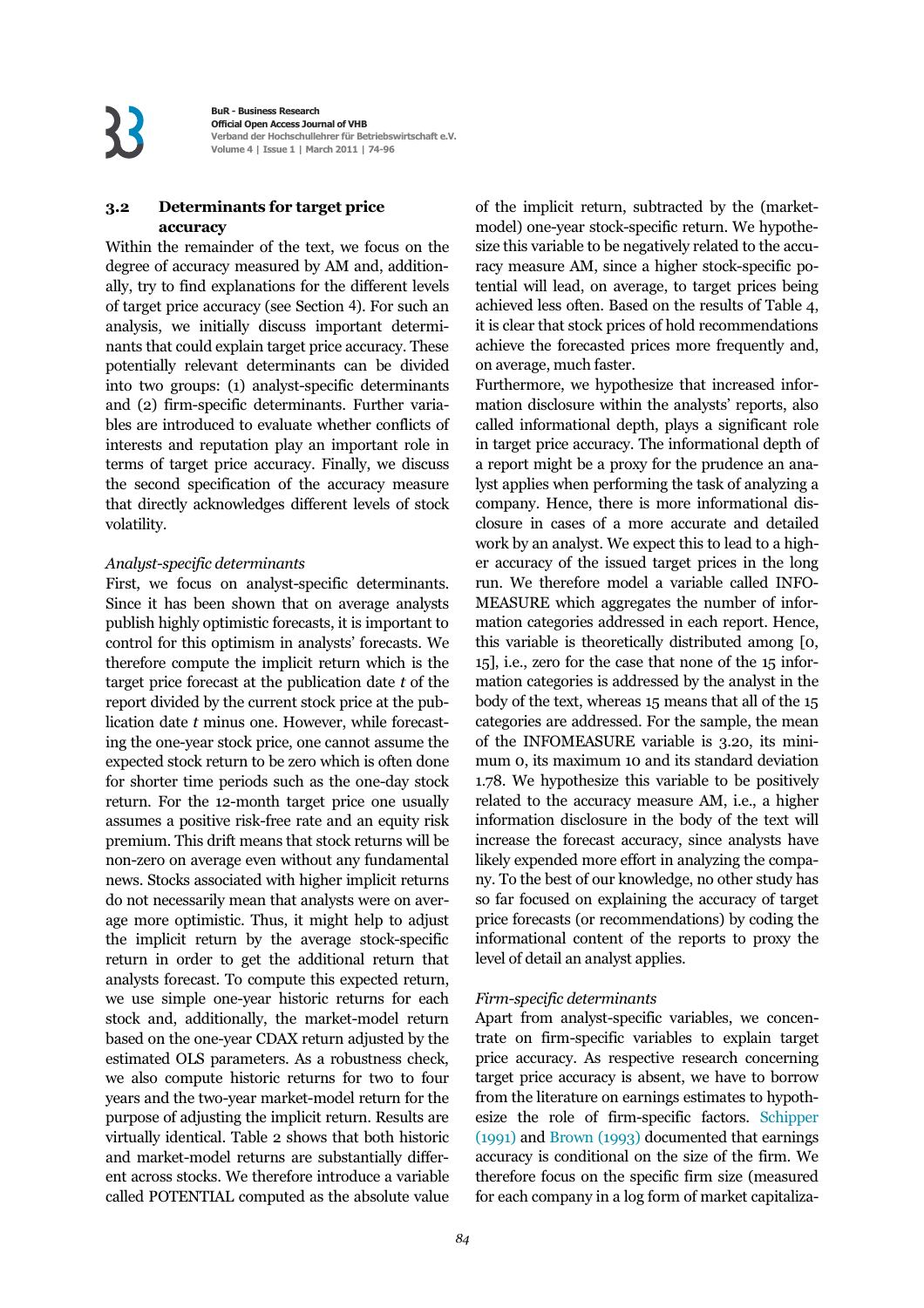tion, i.e., Log MARKET VALUE, at the publication date *t* of the stock's report). We expect this variable to be positively related to the level of forecast accuracy. This could be due to the fact that for big stocks more information and more analyst coverage is publicly disclosed which reduces uncertainty. Similar results, although for the case of earnings forecast accuracy, were found by Sinha, Brown, and Das (1997) and Capstaff, Paudyal, and Rees (1999). They reported that analysts' forecast errors are smaller for companies with large market capitalizations and for companies that are followed by a large number of analysts. Beckers, Steliaros, and Thomson (2004) supported these findings with respect to the number of analysts. Apart from size which has proven its importance (e.g., Banz 1981, Stickel 1995), the priceto-book value (PRICE-TO-BOOK) is another firm characteristic that mirrors the information environment of each firm. We measure this value for each company at the publication date *t* of the stock's report. One might hypothesize this variable to be negatively related to the accuracy measure since stock price patterns of growth stocks (i.e. stocks with high price-to-book values such as high-tech, biotech or internet stocks) are much more volatile and, hence, not as likely to reach the forecasted target exactly compared to so-called value stocks.

A different strand of literature reports that earnings forecast accuracy decreases with increased earnings volatility (e.g., Huberts and Fuller 1995, De Bondt and Forbes 1999, Beckers, Steliaros, and Thomson 2004). The authors explain this finding by assuming that earnings volatility is inversely related to earnings predictability. Beckers, Steliaros, and Thomson (2004) proxy earnings volatility by using historical annualized daily stock return volatility during the one-year period preceding the earnings forecast. Following their line of arguments, a large proportion of the stock-specific risk results from the volatility of earnings. Analogously to earnings volatility being useful for explaining earnings forecasts, stock price volatility serves in explaining stock price forecasts. We therefore include historic volatility of daily stock returns in the model. The variable VOLATILI-TY is measured as the standard deviation of the stocks' daily return for the year prior to the publication of a report. Apart from computing VOLATILI-TY for the year prior to the publication of the report, we additionally performed all analyses with VOLA-TILITY measures based on the nine-month period, the six-month period and the three-month period prior to publication. Results are robust across the different definitions of volatility. We hypothesize this variable to be negatively related to the accuracy measure, since higher volatility might be a proxy for higher risk, which makes it more difficult for analysts to accurately forecast the 12-month price. Contrary to the expected negative relation when explaining the forecast accuracy exactly *after* 12 months by volatility, the logic for explaining the amount of target price achievement *within* the 12 month period (see target price achievement by maximum/minimum prices within the 12-month period, Panel B of Table 4) would be the other way round. High-volatility stocks would be more likely to reach the forecasted target price at least once within the 12-month period compared to low-volatility stocks.

#### *Bank reputation and conflicts of interest*

The reputation of the bank could play a significant role with respect to forecast accuracy. Clement (1999) and Jacob, Lys, and Neale (1999) documented that analysts who work for the largest and most prestigious banks issue more precise earnings forecasts. Assuming that there are differences between the banks themselves with respect to the quality of their analysts' reports, one might think that the most accurate reports might be published by distinguished, well-known banks. Following the *Institutional Investor's* All-European rankings, we compute for each bank the average number of employed top analysts (in terms of their listing in the *Institutional Investor's* All-European Research Team rankings) for the years 2002 to 2004. Hence, a dummy variable called TOP3BANK is introduced which is equal to one if the bank is one of the three banks with the highest average number of top analysts, and zero otherwise. As a cross-check, analyses have additionally been performed while restricting the selection to only the most prestigious investment bank that employs the highest number of highly ranked analysts. Additionally, one might argue that apart from the bank-specific reputation it is also the analyst-specific reputation that is relevant for capital markets. However, most reports are written by analyst teams where it seems impossible to distinguish the effect of each analyst's individual reputation on capital markets. Panel C of Table 2 displays that these highly ranked banks wrote about every second report of our final sample (48.84%). We hypothesize that highly reputable banks issue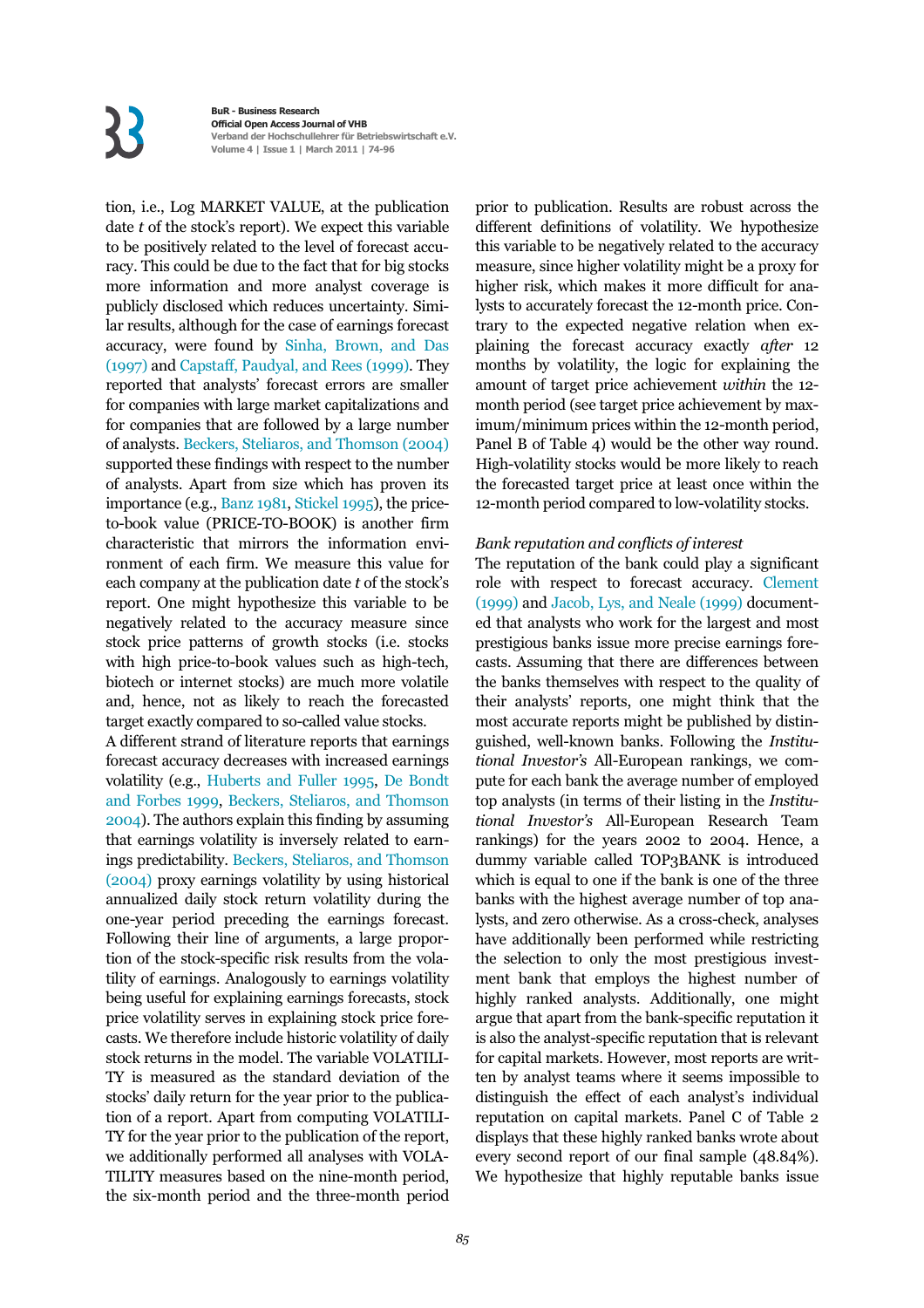more accurate target price forecasts. Thus we expect the coefficient on TOP3BANK to be positive.

With respect to potential conflicts of interest, a relationship between the bank and the covered company itself could bias the accuracy of target prices. In order to control for potentially conflicting relations, we introduce a dummy variable called RELATION-SHIP which takes the value of one if the bank has either current holdings in the company or serves/has served as an underwriter for stocks of the covered company, and zero otherwise. In order to test for robustness, we model a second variable called UNDERWRITING\_HOLDING which takes the value of one if the bank has either current holdings in the company or serves/has served as an underwriter for stocks of the covered company, which takes the value of two if the bank has both current holdings in the company and serves/has served as an underwriter for stocks of the covered company, and which is equal to zero otherwise. If existing relations between bank and covered firm lead to biased forecasts, we can expect these variables to be negatively related to the accuracy measure. The rationale behind this is that forecasts from analysts who suffer from conflicts of interests might be less accurate.

#### **4 Results**

#### **4.1 Overall target price accuracy**

Table 5 discloses detailed information on the accuracy measure AM. Within Panel A, the median accuracy level is shown to be 73.64%. Within Panel B, we split up the sample according to the recommendation levels. Whereas buy recommendations have a median accuracy level of 75.69%, sell recommendations are less accurate with a median level of accuracy of 59.43%. The median difference of both groups of 16.26% is statistically significant. Similar results can be drawn from Panel C where the sample is split according to the implicit return. One can infer from this evidence that analysts are not equally successful in forecasting optimistic and pessimistic future outcomes. The results show that they do significantly better with respect to positive forecasts. Within the literature for earnings forecast accuracy such a phenomenon has been shown by Ali, Klein, and Rosenfeld (1992) and Butler and Saraoglu (1999). They found that a bias between earnings forecasts and realized earnings predominantly exists in cases of negative earnings development. In the case of rising earnings, analysts deliver satisfactory forecasts.

#### *Multivariate regression results*

The main objective within this paper is to analyze the driving factors that might help explaining target price accuracy. Results could be interesting for both institutional investors and investment banks at the same time. For the analysis we run standard OLS regressions with robust standard errors as proposed by White (1980). For an additional control of heteroskedasticity, we use bootstrapped standard errors where we draw 1,000 replications of the original sample. Furthermore, we run a maximum likelihood estimation and an iterative reweighted least square estimation within a generalized linear model framework. Since all models yield (almost) identical results, the discussion of results is based on the standard OLS results. Since Table 5 has shown significant differences between forecast accuracy of stocks based on recommendation levels we add dummy variables for buy and sell recommendations when analyzing the total sample. Alternatively, we use a dummy variable for reports which disclose an implicit return below zero. Results show that target price forecasts of negatively classified reports are much less accurate compared to the remainder of the sample (Table 6). Based on this finding, we split up the sample and perform separate regressions for the sub-groups.

First, we hypothesized that the POTENTIAL of a stock might play an important role. This rationale can be supported by our results, as the coefficient of the variable is significantly negative, as predicted, for all regressions. Asquith, Mikhail, and Au (2005) also found that the probability of achieving a price target is particularly dependent on the deviation or, as they put it, optimism exhibited by the analyst. Bradshaw and Brown (2006) stated that analyst target price performance is worse the higher the forecasted price relative to the current stock price. Similar evidence based on earnings forecasts is given by La Porta (1996). Whereas earnings for stocks with low earnings growth forecasts are very close to their expected value, earnings for stocks with high earnings growth forecasts highly deviate from their forecasts.

The second analyst-specific variable is the informational depth of each report. The variable INFO-MEASURE is added to each of the regressions as a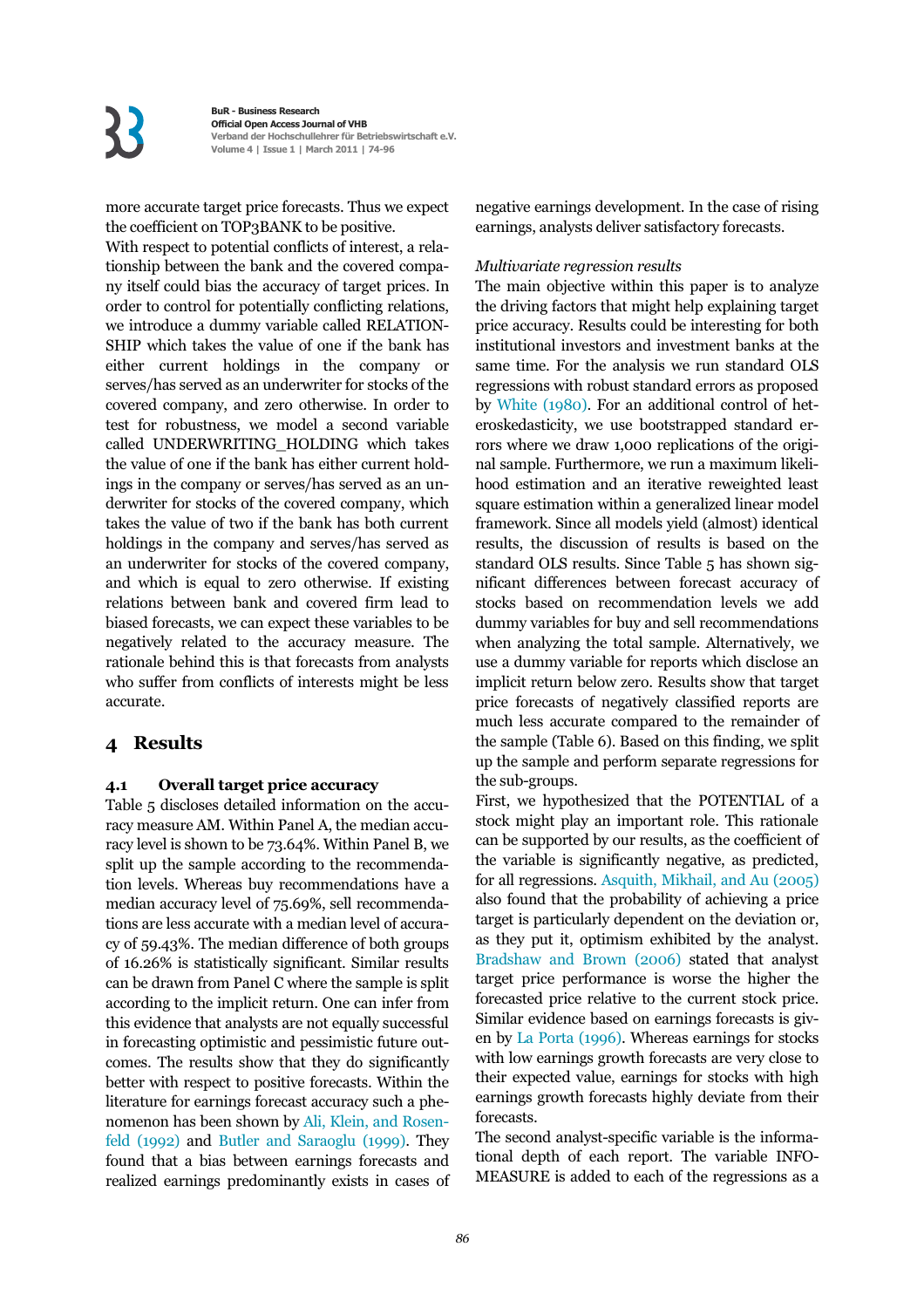#### **Table 5: Accuracy of target prices**

#### **Panel A: Accuracy measure for all recommendations**

|                                                          | Median        | Mean      | sd   | N   |
|----------------------------------------------------------|---------------|-----------|------|-----|
| All                                                      | 73.64%        | 67.35%    | 0.26 | 950 |
| Panel B: Accuracy measure based on recommendation levels |               |           |      |     |
|                                                          | Median        | Mean      | sd   | N   |
| Buy recommendation                                       | 75.69%        | 69.71%    | 0.24 | 443 |
| Hold recommendation                                      | 76.12%        | 69.01%    | 0.25 | 400 |
| Sell recommendation                                      | 59.43%        | 51.37%    | 0.33 | 107 |
| Difference (Buy - Sell)                                  | $16.26\%$ *** | 18.34%*** |      |     |
| <i>p</i> -value                                          | 0.0000        | 0.0000    |      |     |
| Panel C: Accuracy measure based on implicit return       |               |           |      |     |

|                                                             | <b>Median</b> | Mean          | sd   | N   |
|-------------------------------------------------------------|---------------|---------------|------|-----|
| Implicit return $> 0$                                       | 77.15%        | 70.18%        | 0.24 | 722 |
| Implicit return $\lt o$                                     | 64.62%        | 58.10%        | 0.31 | 225 |
| Difference (Implicit return $> 0$ - Implicit return $< 0$ ) | $12.54\%$ *** | $12.08\%$ *** |      |     |
| $p$ -value                                                  | 0.0000        | 0.0000        |      |     |

*This table presents results for the accuracy measure. In Panel A, we report results (median, mean, standard deviation, and number of observations) for all recommendations. In Panel B, we split up the sample according to the recommendation level (buy, hold or sell recommendation). In Panel C, the sample is split according to the implicit return being above or below zero. Panel B and Panel C additionally report differences of the mean and median of (i) buy versus sell recommendations and (ii) reports with a positive versus negative implicit return. To control for statistical significance of these differences, the t-test is used to test the equality of mean and the nonparametric Wilcoxon/Mann-Whitney test is used to test the equality of median.* 

proxy to evaluate whether carefully prepared reports lead to higher accuracy of price forecasts. Results confirm our hypothesis especially for those reports that are positively classified (as a buy recommendation or, alternatively, as a recommendation associated with a positive implicit return), where the variable INFOMEASURE turns out to be significant at the 5% significance level. Within the literature, results are supported by Breton and Taffler (2001) who documented that text-based information, e.g., about the firm's management, strategy and its trading environment, is important for arriving at investment recommendations. Yet, one mystery lingers on: Why does the amount of information-disclosure seem to be important only within the positively classified cases? The literature on earnings forecast accuracy (e.g., Ali, Klein, and Rosenfeld 1992, Butler and Saraoglu 1999) reported that a bias between earnings forecasts and realized earnings predominantly exists in cases of a negative earnings development. Since analysts only reluctantly issue negative information, each forecast of a decreasing stock price is a strong sign for an overvalued company. As visible in the tables, when stock prices are forecasted to depreciate significantly, target price accuracy does not depend on soft information such as the amount of information disclosure. The recommendation itself predominates. On the contrary, in cases of positive recommendations, which are quite commonly issued by analysts, further disclosure of soft information is relevant, since the recommendation level itself does not provide such strong information. These findings are supported by the results presented in Table 5. Target price accuracy is much lower for companies with a negative forecast.

Apart from the analyst-specific variables, we added a set of firm-specific variables (Log MARKET VAL-UE, PRICE-TO-BOOK, VOLATILITY) to analyze whether the information environment of the firm has a significant impact on target price accuracy. Differences in target price accuracy might not only be traceable to analyst-specific features and differences but also to indirect effects based on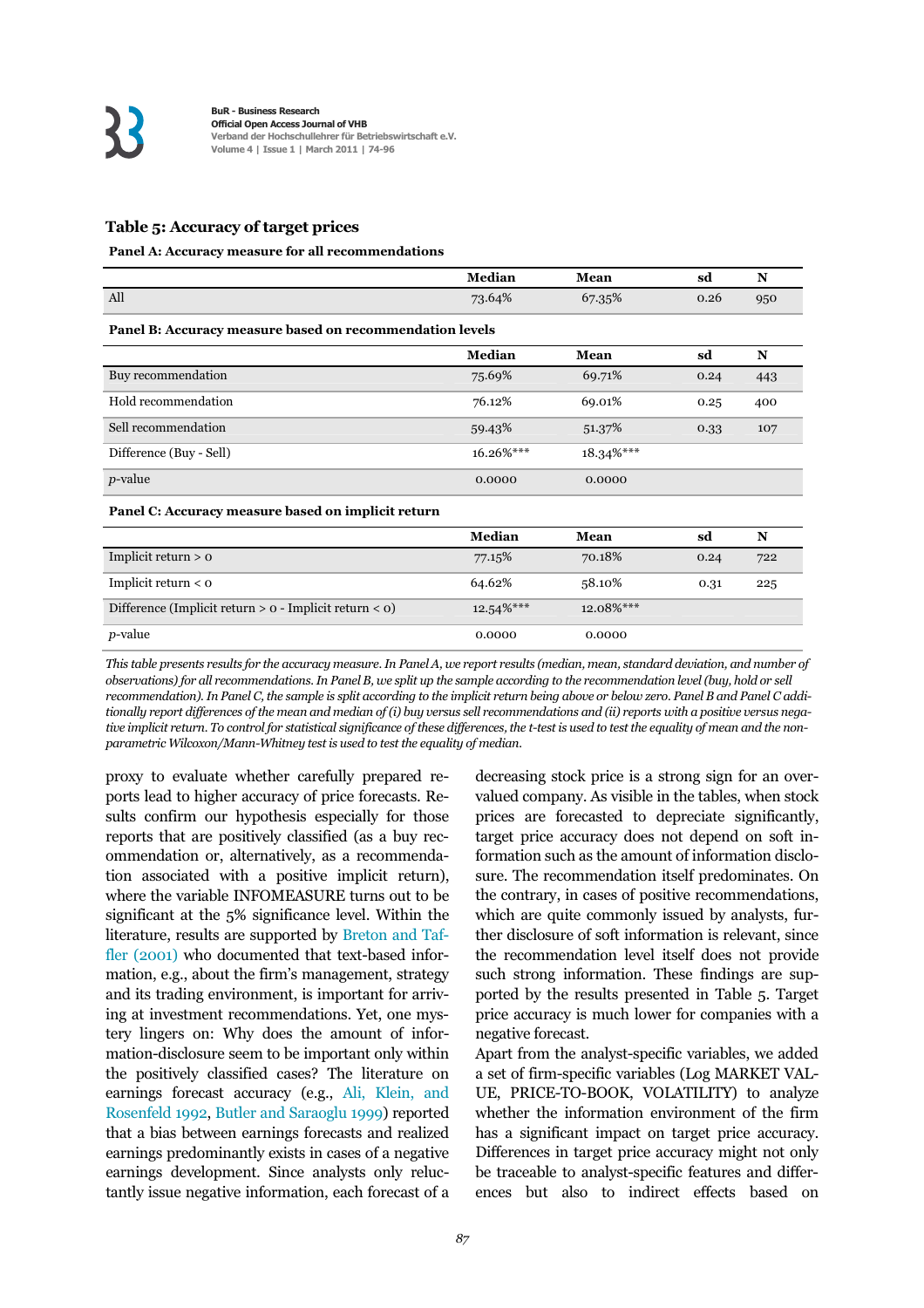| Coeff.:                         | <b>ALL</b>   | <b>ALL</b>   | <b>BUY</b>   | <b>HOLD</b> | <b>SELL</b>  | Implicit<br>return > 0 | Implicit<br>return < o |
|---------------------------------|--------------|--------------|--------------|-------------|--------------|------------------------|------------------------|
| <b>POTENTIAL</b>                | $-0.1001***$ | $-0.1024***$ | $-0.0869***$ | $-0.0865**$ | $-0.3678***$ | $-0.0713***$           | $-0.3959***$           |
|                                 | $(-5.43)$    | $(-5.96)$    | $(-4.10)$    | $(-2.32)$   | $(-4.09)$    | $(-4.13)$              | $(-6.72)$              |
| <b>INFOMEASURE</b>              | $0.0073*$    | $0.0075*$    | $0.0126**$   | 0.0043      | $-0.0085$    | $0.0086**$             | $-0.0018$              |
|                                 | (1.74)       | (1.83)       | (2.20)       | (0.69)      | $(-0.49)$    | (1.97)                 | $(-0.17)$              |
| Log MARKET<br><b>VALUE</b>      | $0.0264***$  | $0.0271***$  | $0.0162**$   | $0.0391***$ | 0.0200       | $0.0228***$            | $0.0480***$            |
|                                 | (5.48)       | (5.62)       | (2.09)       | (6.01)      | (1.17)       | (4.15)                 | (4.68)                 |
| PRICE-TO-<br><b>BOOK</b>        | $-0.0102***$ | $-0.0086***$ | $-0.0168***$ | $-0.0024$   | 0.0095       | $-0.0135***$           | $0.0120*$              |
|                                 | $(-3.44)$    | $(-2.74)$    | $(-4.21)$    | $(-0.51)$   | (0.75)       | $(-4.25)$              | (1.91)                 |
| <b>VOLATILITY</b>               | $-0.0348***$ | $-0.0341***$ | $-0.0378***$ | $-0.0304**$ | $-0.0264$    | $-0.0368***$           | $-0.0010$              |
|                                 | $(-4.08)$    | $(-4.02)$    | $(-2.66)$    | $(-2.47)$   | $(-1.18)$    | $(-3.65)$              | $(-0.06)$              |
| <b>BUY</b>                      | $0.0380**$   |              |              |             |              |                        |                        |
|                                 | (2.20)       |              |              |             |              |                        |                        |
| <b>SELL</b>                     | $-0.1380***$ |              |              |             |              |                        |                        |
|                                 | $(-4.40)$    |              |              |             |              |                        |                        |
| <b>IMPLICIT RE-</b><br>TURN < 0 |              | $-0.1219***$ |              |             |              |                        |                        |
|                                 |              | $(-5.80)$    |              |             |              |                        |                        |
| Intercept                       | $0.5837***$  | $0.6028***$  | $0.7044***$  | $0.4523***$ | $0.5633***$  | $0.6413***$            | $0.2576**$             |
|                                 | (10.43)      | (10.92)      | (8.12)       | (5.83)      | (2.91)       | (10.29)                | (2.11)                 |
| adj. R <sup>2</sup>             | 16.82%       | 16.78%       | 11.42%       | 14.40%      | 16.87%       | 12.27%                 | 26.60%                 |
| $\mathbf N$                     | 928          | 928          | 432          | 391         | 105          | 706                    | 219                    |
| Prob(F-test)                    | 0.0000       | 0.0000       | 0.0000       | 0.0000      | 0.0000       | 0.0000                 | 0.0000                 |

#### **Table 6: Determinants explaining the accuracy of target prices**

*This table reports robust regression results for multivariate model specifications on the accuracy measure AM. The regressions are performed for buy, hold, and sell recommendations, and, furthermore, for stocks that are associated with a positive and negative implicit return by analysts. POTENTIAL is computed as the absolute value of the target price forecast TP<sub>t</sub> at the publication date t of the report divided by the current stock price P<sub>t</sub> at the publication date t of the report minus one, subtracted by the one-year market-model return which is based on the CDAX return, adjusted by the estimated OLS parameters. The model variable INFOMEASURE aggregates the number of information categories (altogether 15: expectations on revenues/sales, expectations on earnings/profits, outlook on revenues/sales, outlook on earnings/profits, product introduction, new project, cost (in)efficiencies, M&A activity, stock repurchase, industry climate, quality of management, international operations, competition, risk, and future business perspective) which are addressed in each report. It is therefore theoretically distributed on the interval [0,15]. Log MARKET VALUE is the natural logarithm of the market capitalization of each stock, measured at the publication date t of the stock's report. PRICE-TO-BOOK is the price-to-book ratio of each stock, measured at the publication date t of the stock's report. VOLATILITY is the standard deviation of the stock's daily return for the one-year period prior to the publication date t. For each value, t-statistics are given in parentheses. \*\*\*, \*\*, \* indicate statistical significance at the 1%-, 5%-, 10%-level (two-tailed test) based on robust standard errors as proposed by White (1980).* 

differences in the information environment of a firm (e.g., Stickel 1995), e.g., a generally higher information-level for big companies that are followed by multiple analysts. In line with the literature (e.g., Sinha, Brown, and Das 1997, Capstaff, Paudyal, and Rees 1999) the coefficient of the Log MARKET VALUE is significant for almost all regressions. Results support the hypothesis that 12-month target prices of bigger firms with higher informational disclosure are easier to forecast. A higher informational disclosure based on a higher level of analyst coverage reduces forecast uncertainty. With respect to the price-to-book value, the coefficients are significantly negative for the total sample and for positively classified reports. As predicted, stocks with a higher price-to-book value, i.e., glamour stocks like biotech and internet stocks, are shown to be associated with lower forecast accuracy. Last, results pro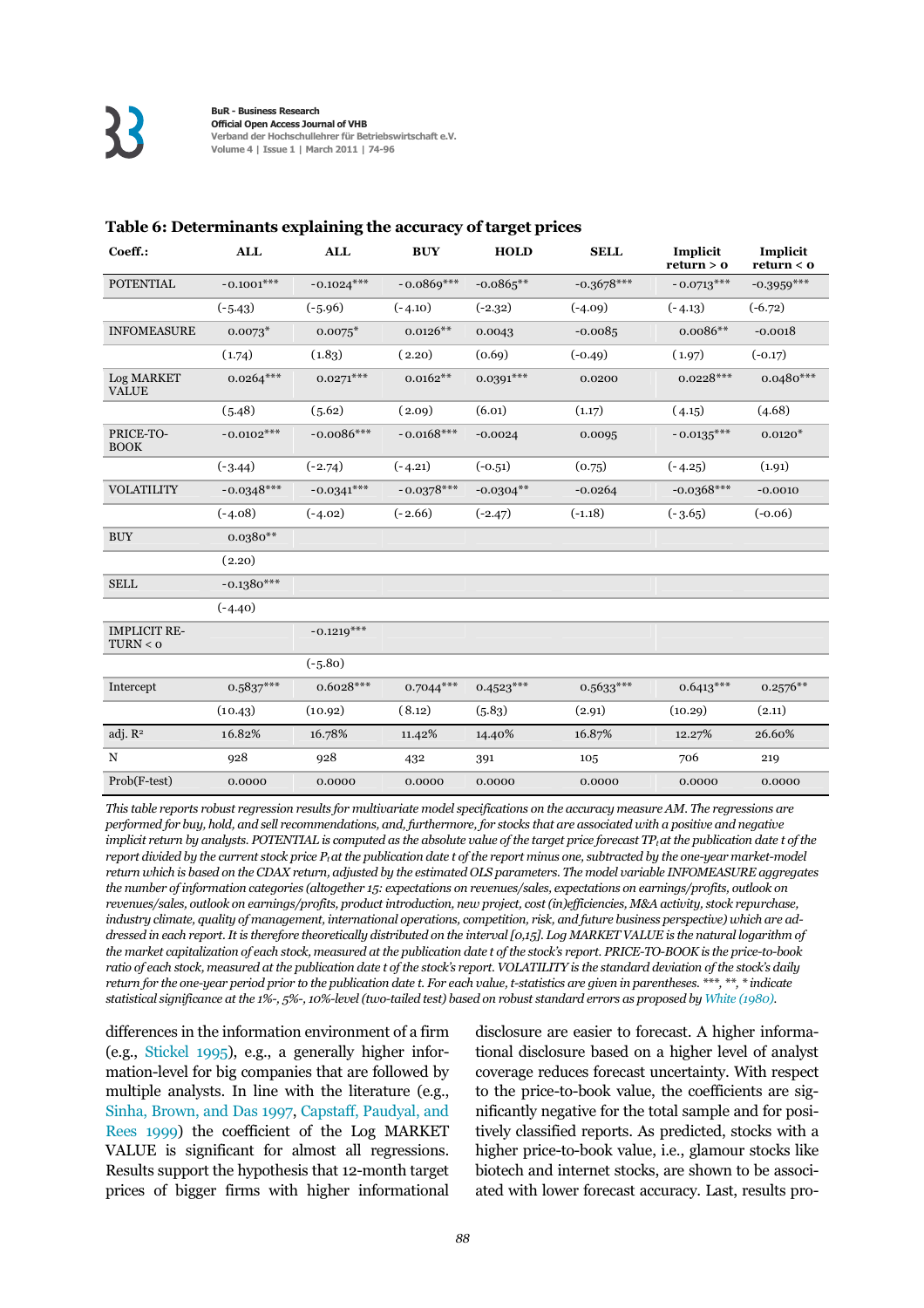vide strong evidence that VOLATILITY plays an important role in explaining target price forecast accuracy. All regressions throughout the positively classified sub-groups display significantly negative coefficients. Results on VOLATILITY are also virtually identical for other volatility computations based on a nine-month, six-month and three-month period prior to publication of the report. As hypothesized, exactly forecasting the price of a stock with a higher volatility is not as easy as for stocks with lower volatility.

#### **4.2 The effect of bank reputation and conflicts of interest**

Market participants indirectly finance the research provided by investment banks. Schipper (1991) stated that analysts' research reports and recommendations are often part of a group of bundled investment banking services. Hence, investors should be interested in evaluating the analysts' role as financial intermediaries. Having an adequate knowledge about the most successful analysts (for example, in terms of target price accuracy), would allow investors to focus more on their valuable advice. However, recent studies have concentrated mainly on analyzing earnings forecast accuracy. Furthermore, the forecasts by All-American analysts also trigger a more significant market reaction. Clement (1999) reported forecast accuracy to be positively associated with analysts' experience and their employers' size. Jacob, Lys, and Neale (1999) also examined the contribution of experience and brokerage house variables on analysts' earnings forecast accuracy. They find that the employer size and the brokerage house's degree of industry specialization are positively related to the earnings forecast accuracy. Unlike Clement (1999), they did not find that earnings forecast accuracy improves with larger experience. However, bank reputation has only been analyzed with respect to earnings forecasts accuracy, not with respect to target price forecast accuracy. Therefore, we extend the literature on this issue.

Table 7 displays results when adding the variable TOP3BANK to the regressions. The coefficients on all basic model variables (POTENTIAL, INFO-MEASURE, Log MARKET VALUE, PRICE-TO-BOOK and VOLATILITY) are basically in accordance with the results in Table 6. The coefficient of the dummy variable TOP3BANK is positive and statistically significant for the sub-groups of positive recommendations. Within unreported analyses, we further restricted the selection and focused purely on the most prestigious bank that employs the highest number of analysts. Results remain basically identical.

Hence, it seems as in cases of a positive forecast, highly reputable banks issue price target forecasts that are more accurate after 12 months.

Furthermore, economic research is currently interested in analyzing biasing relationships between the bank and the covered companies. Due to the investment banks' general motivation to secure future investment banking deals, analysts are assumed to be influenced by conflicts of interest when tracking and analyzing stocks. On the one hand, it is a fact that the overall number of stocks which are recommended for purchase heavily outweighs the number of stocks recommended for sale – a sign that analysts aim to please the covered companies or to attract investors. A number of studies found that conflicts of interests bias analysts' work (e.g., studies like Lin and McNichols 1998, Michaely and Womack 1999, Dechow, Hutton, and Sloan 2000). In particular, the studies document that affiliated analysts issue more favourable reports compared to their non-affiliated colleagues. This evidence is supported by Dugar and Nathan (1995) who found that financial analysts of brokerage houses that provide investment banking services for a company are more optimistic with respect to recommendations and earnings forecasts compared to those analysts that do not provide any service. Evidence that analysts tend to manipulate their investment recommendations in response to pressure from investment banking is documented by Bradshaw, Richardson, and Sloan (2003). On the other hand, another strand of literature finds quite the reverse concerning conflicts of interest and, thus, exculpates analysts. Iskoz (2003) and Agrawal and Chen (2008), for instance, provided evidence that affiliated analysts do not seem to issue more biased reports than analysts from independent research firms. Cowen, Groysberg, and Healy (2006) even found that analysts employed by banks which fund research through underwriting and trading activities issued less optimistic forecasts and recommendations as opposed to banks which do not perform M&A services at all.

Within Panel A of Table 8, we proxy the relationship between the bank and the covered company by including the variable RELATIONSHIP (UNDER-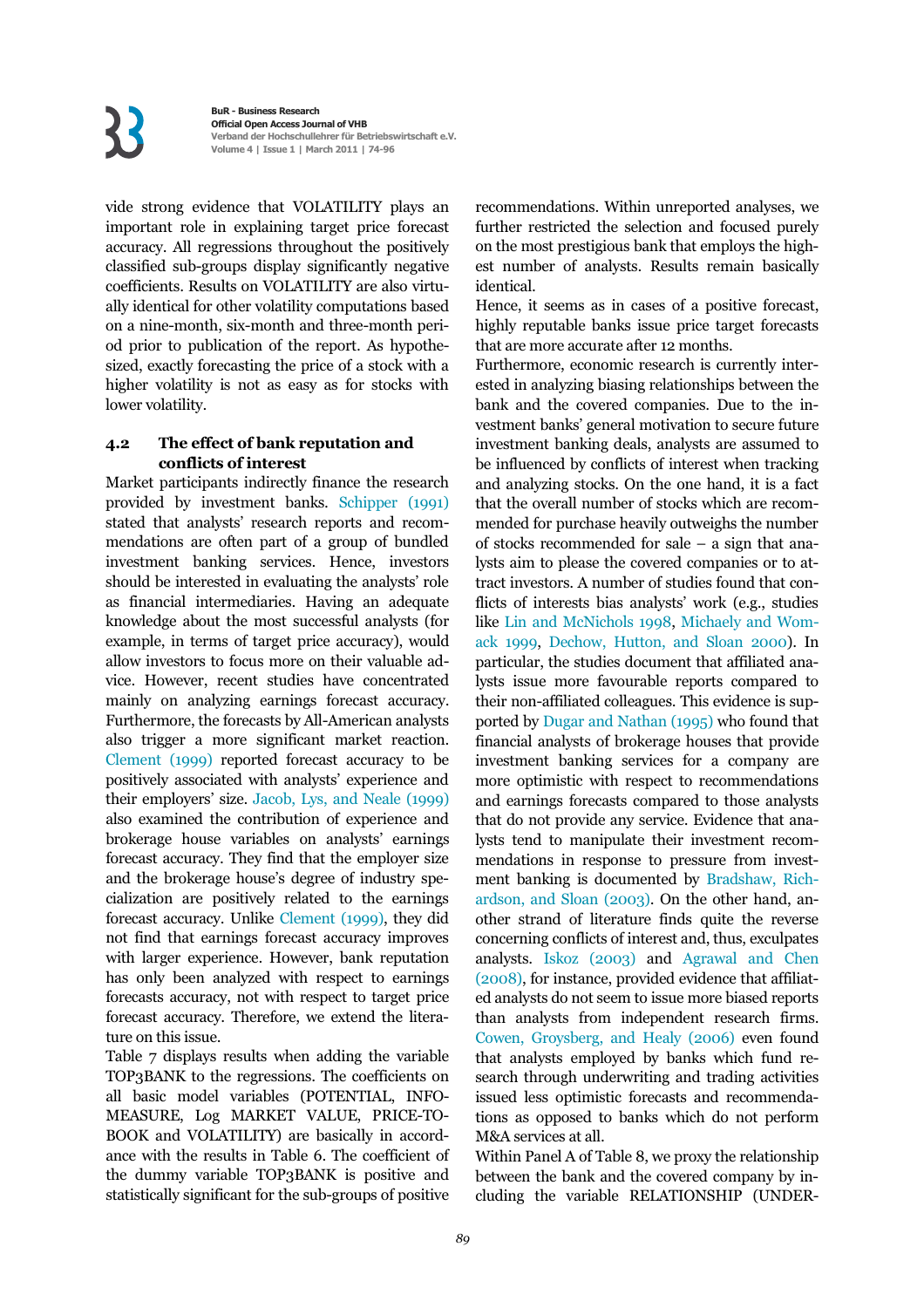| <b>ISSUING DANK</b> |              |              |              |                     |                     |
|---------------------|--------------|--------------|--------------|---------------------|---------------------|
| Coeff.:             | <b>BUY</b>   | <b>HOLD</b>  | <b>SELL</b>  | Implicit return > 0 | Implicit return < 0 |
| <b>POTENTIAL</b>    | $-0.0817***$ | $-0.0863**$  | $-0.3678***$ | $-0.0677***$        | $-0.3966***$        |
|                     | $(-3.85)$    | $(-2.32)$    | $(-4.03)$    | $(-3.95)$           | $(-6.70)$           |
| <b>INFOMEASURE</b>  | $0.0102*$    | 0.0044       | $-0.0085$    | 0.0073              | $-0.0020$           |
|                     | (1.72)       | (0.69)       | $(-0.49)$    | (1.63)              | $(-0.19)$           |
| Log MARKET VALUE    | $0.0186**$   | $0.0390***$  | 0.0200       | $0.0249***$         | $0.0481***$         |
|                     | (2.39)       | (5.84)       | (1.11)       | (4.48)              | (4.67)              |
| PRICE-TO-BOOK       | $-0.0171***$ | $-0.0023$    | 0.0095       | $-0.0138***$        | $0.0120*$           |
|                     | $(-4.25)$    | $(-0.50)$    | (0.75)       | $(-4.32)$           | (1.90)              |
| <b>VOLATILITY</b>   | $-0.0369**$  | $-0.0305***$ | $-0.0264$    | $-0.0364***$        | $-0.0008$           |
|                     | $(-2.54)$    | $(-2.46)$    | $(-1.17)$    | $(-3.64)$           | $(-0.04)$           |
| TOP3BANK            | $0.0483**$   | $-0.0031$    | 0.0004       | $0.0403**$          | 0.0082              |
|                     | (2.16)       | $(-0.13)$    | (0.01)       | (2.32)              | (0.23)              |
| Intercept           | $0.6679***$  | $0.4550***$  | 0.5628***    | $0.6073***$         | $0.2518**$          |
|                     | (7.56)       | (5.57)       | (2.60)       | (9.42)              | (2.00)              |
| adj. R <sup>2</sup> | 11.93%       | 13.94%       | 15.06%       | 12.69%              | 25.90%              |
| N                   | 432          | 391          | 105          | 706                 | 219                 |
| Prob(F-test)        | 0.0000       | 0.0000       | 0.0000       | 0.0000              | 0.0000              |

#### **Table 7: Determinants explaining the accuracy of target prices including reputation of issuing bank**

*This table reports robust regression results for multivariate model specifications on the accuracy measure AM. The regressions are performed for buy, hold, and sell recommendations, and, furthermore, for stocks that are associated with a positive and negative implicit return by analysts. POTENTIAL is computed as the absolute value of the target price forecast TP<sub>t</sub> at the publication date t of the report divided by the current stock price P<sub>t</sub> at the publication date t of the report minus one, subtracted by the one-year market-model return which is based on the CDAX return, adjusted by the estimated OLS parameters. The model variable INFOMEASURE aggregates the number of information categories which are addressed in each report. It is therefore theoretically distributed on the interval [0,15]. Log MARKET VALUE is the natural logarithm of the market capitalization of each stock, measured at the publication date t of the stock's report. PRICE-TO-BOOK is the price-to-book ratio of each stock, measured at the publication date t of the stock's report. VOLA-TILITY is the standard deviation of the stocks' daily return for the one-year period prior to the publication date t. TOP3BANK is equal to one if the bank is one of the three banks with the highest average number of top analysts (following the Institutional Investor's All-European rankings for the years 2002 to 2004), and zero otherwise. For each value, t-statistics are given in parentheses. \*\*\*, \*\*, \* indicate statistical significance at the 1%-, 5%-, 10%-level (two-tailed test) based on robust standard errors as proposed by White (1980).* 

WRITING\_HOLDING). Results show that coefficients for both variables are insignificant across the different regressions. Hence, results show that the type of relationship between the investment bank and the covered company does not seem to have a bearing on the level of the accuracy of price targets.

Such results are important for investors since they might have feared that conflicted analysts issue price forecasts that are not as accurate as independent research would be.

#### **4.3 Volatility-adjusted target price accuracy**

Since it might be harder to make a precise forecast for a stock with a higher volatility, it might come as no surprise that the target price accuracy is higher for stocks with lower volatility compared to stocks with higher volatility (see Table 6). However, within the descriptive statistic of Table 2, results show that the level of volatility is substantially different across stocks, with a minimum of 0.01 and a maximum of 0.1. In order to compare different levels of accuracy on a level playing field, we introduce a volatilityadjusted target price measure (AM\_adj). At the same time, we scale the variable POTENTIAL by the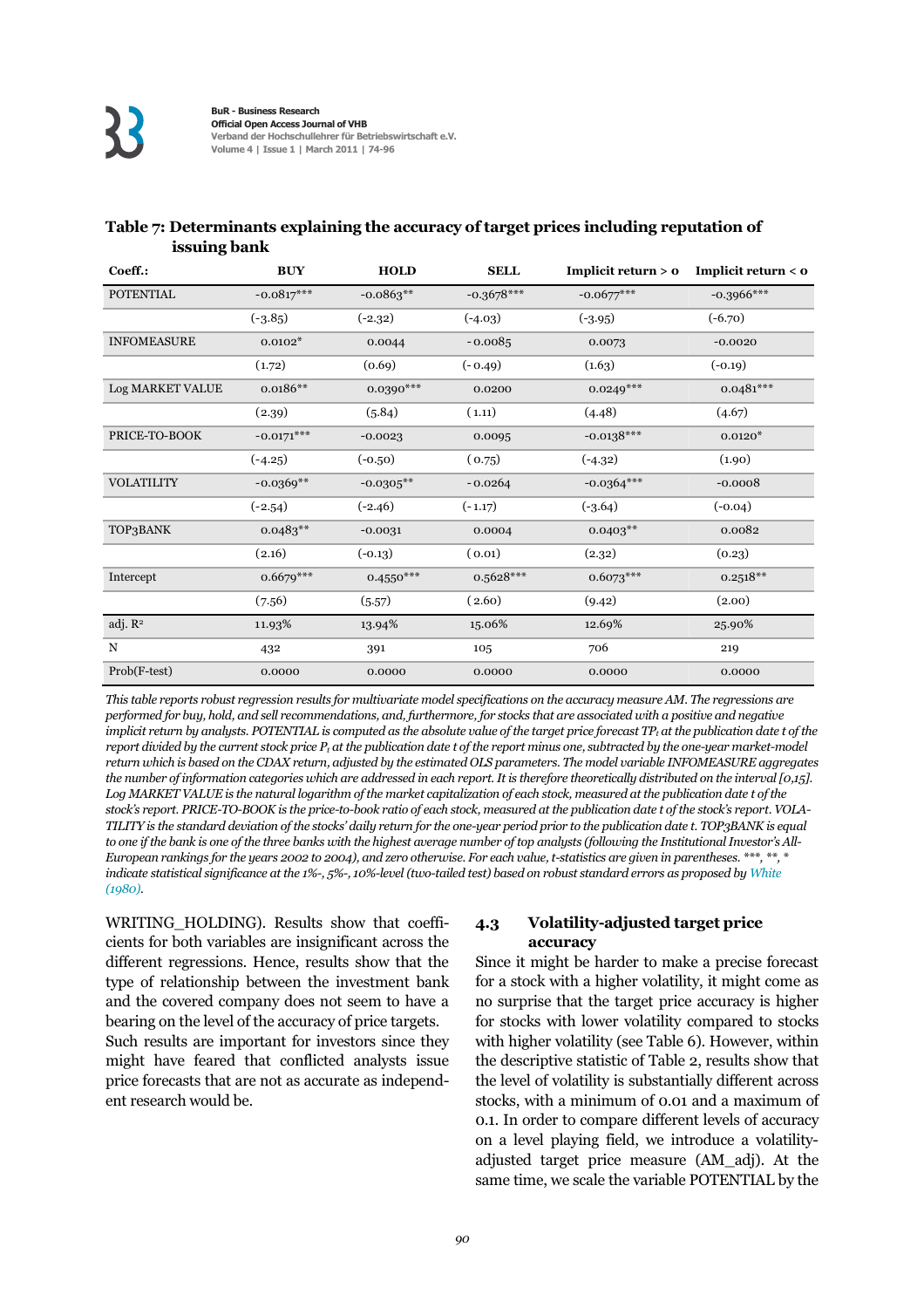### **Table 8: Determinants explaining the accuracy of target prices including conflicts of interests**

| Coeff.:             | <b>BUY</b>   | <b>HOLD</b> | <b>SELL</b>  | Implicit return > 0 | Implicit return < 0 |
|---------------------|--------------|-------------|--------------|---------------------|---------------------|
| <b>POTENTIAL</b>    | $-0.0680***$ | $-0.0860**$ | $-0.4355***$ | $-0.0556***$        | $-0.3718***$        |
|                     | $(-2.98)$    | $(-2.10)$   | $(-3.49)$    | $(-2.91)$           | $(-5.26)$           |
| <b>INFOMEASURE</b>  | 0.0064       | 0.0009      | $-0.0007$    | 0.0061              | 0.0010              |
|                     | (1.04)       | (0.13)      | $(-0.03)$    | (1.27)              | (0.08)              |
| Log MARKET VALUE    | $0.0303***$  | $0.0373***$ | 0.0354       | $0.0309***$         | $0.0480***$         |
|                     | (3.62)       | (5.37)      | (1.44)       | (5.24)              | (4.10)              |
| PRICE-TO-BOOK       | $-0.0120**$  | $-0.0007$   | 0.0076       | $-0.0070$           | $0.0145*$           |
|                     | $(-2.09)$    | $(-0.12)$   | (0.22)       | $(-1.61)$           | (1.83)              |
| <b>VOLATILITY</b>   | $-0.0187$    | $-0.0330**$ | $-0.0052$    | $-0.0240**$         | $-0.0107$           |
|                     | $(-1.30)$    | $(-2.21)$   | $(-0.13)$    | $(-2.14)$           | $(-0.50)$           |
| <b>RELATIONSHIP</b> | $-0.0080$    | 0.0248      | $-0.0618$    | $-0.0037$           | 0.0068              |
|                     | $(-0.35)$    | (0.87)      | $(-0.69)$    | $(-0.20)$           | (0.15)              |
| Intercept           | $0.6052***$  | $0.4801***$ | 0.3948       | $0.5750***$         | $0.2629**$          |
|                     | (6.03)       | (5.85)      | (1.44)       | (8.07)              | (2.00)              |
| adj. $R^2$          | 11.85%       | 13.96%      | 12.64%       | 11.90%              | 25.10%              |
| N                   | 275          | 292         | 70           | 470                 | 164                 |
| Prob(F-test)        | 0.0000       | 0.0000      | 0.0008       | 0.0000              | 0.0000              |

#### **Panel A: Conflict of interest – relation at all**

#### **Panel B: Conflict of interest – underwriting/holding relation**

| Coeff.:              | <b>BUY</b>   | <b>HOLD</b> | <b>SELL</b>  | Implicit return > 0 | <b>Implicit return <math>&lt;</math> 0</b> |
|----------------------|--------------|-------------|--------------|---------------------|--------------------------------------------|
| <b>POTENTIAL</b>     | $-0.0692***$ | $-0.0860**$ | $-0.4477***$ | $-0.0563***$        | $-0.3745***$                               |
|                      | $(-3.02)$    | $(-2.09)$   | $(-3.72)$    | $(-2.94)$           | $(-5.37)$                                  |
| <b>INFOMEASURE</b>   | 0.0066       | 0.0010      | $-0.0003$    | 0.0061              | 0.0010                                     |
|                      | (1.06)       | (0.14)      | $(-0.01)$    | (1.28)              | (0.08)                                     |
| Log MARKET VALUE     | $0.0304***$  | $0.0376***$ | 0.0340       | $0.0310***$         | $0.0492***$                                |
|                      | (3.63)       | (5.43)      | (1.41)       | (5.25)              | (4.27)                                     |
| PRICE-TO-BOOK        | $-0.0121**$  | $-0.0010$   | 0.0054       | $-0.0070$           | $0.0135*$                                  |
|                      | $(-2.09)$    | $(-0.19)$   | (0.16)       | $(-1.62)$           | (1.78)                                     |
| <b>VOLATILITY</b>    | $-0.0185$    | $-0.0331**$ | 0.0009       | $-0.0237**$         | $-0.0099$                                  |
|                      | $(-1.28)$    | $(-2.20)$   | (0.02)       | $(-2.11)$           | $(-0.46)$                                  |
| UNDERWRITING_HOLDING | $-0.0101$    | 0.0113      | $-0.0546$    | $-0.0048$           | $-0.0093$                                  |
|                      | $(-0.71)$    | (0.76)      | $(-1.09)$    | $(-0.43)$           | $(-0.38)$                                  |
| Intercept            | $0.6085***$  | $0.4827***$ | 0.4053       | $0.5762***$         | $0.2654***$                                |
|                      | (6.05)       | (5.92)      | (1.47)       | (8.12)              | (2.01)                                     |
| adj. R <sup>2</sup>  | 12.00%       | 13.87%      | 13.63%       | 11.93%              | 25.15%                                     |
| N                    | 275          | 292         | 70           | 470                 | 164                                        |
| $Prob(F-test)$       | 0.0000       | 0.0000      | 0.0004       | 0.0000              | 0.0000                                     |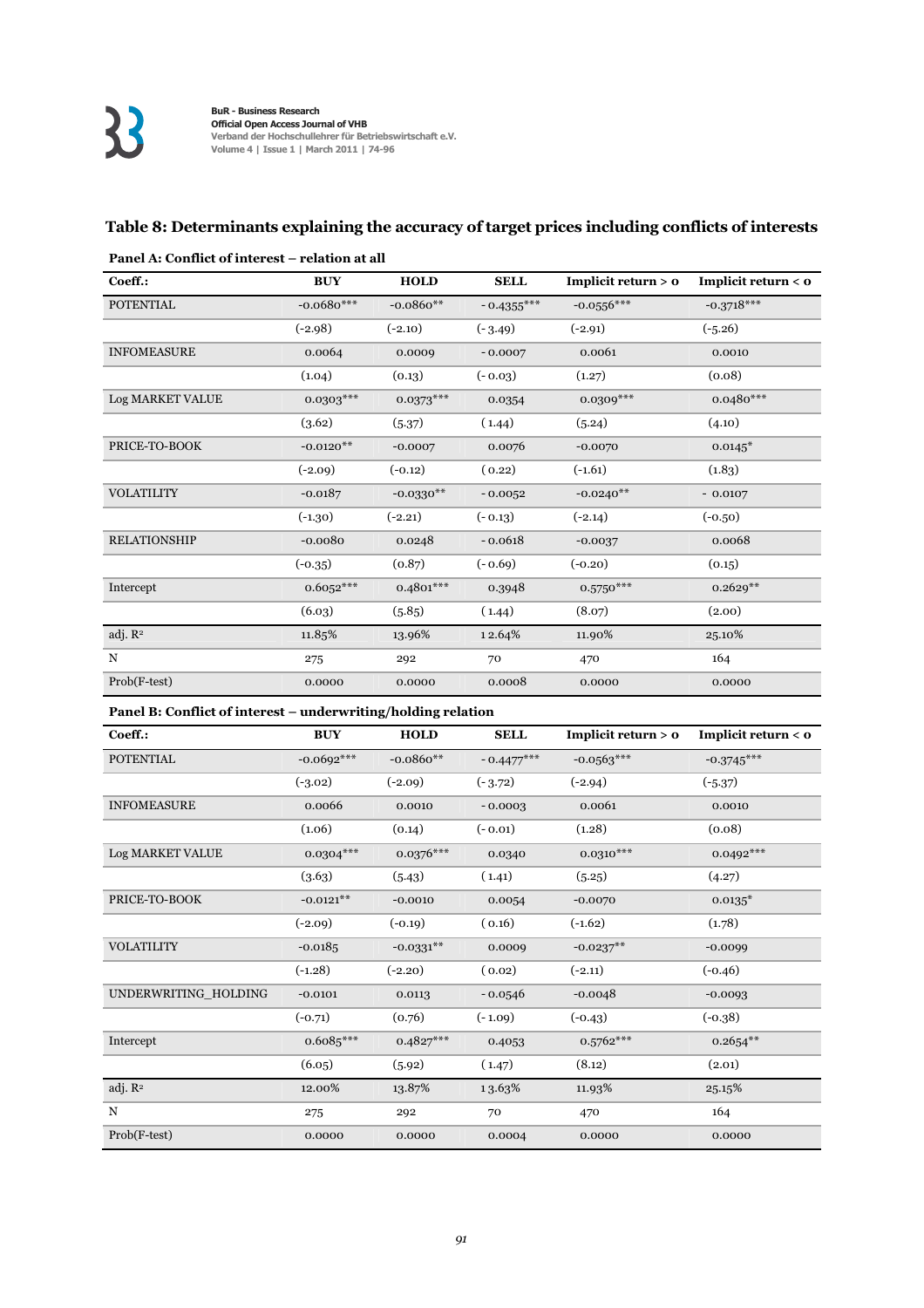#### **Table 8 continued: Legend**

*This table reports robust regression results for multivariate model specifications on the accuracy measure AM. The regressions are performed for buy, hold, and sell recommendations, and, furthermore, for stocks that are associated with a positive and negative implicit return by analysts. POTENTIAL is computed as the absolute value of the target price forecast TP<sub>t</sub> at the publication date t of the report divided by the current stock price P<sub>t</sub> at the publication date t of the report minus one, subtracted by the one-year market-model return which is based on the CDAX return, adjusted by the estimated OLS parameters. The model variable INFOMEASURE aggregates the number of information categories which are addressed in each report. It is therefore theoretically distributed on the interval [0,15]. Log MARKET VALUE is the natural logarithm of the market capitalization of each stock, measured at the publication date t of the stock's report. PRICE-TO-BOOK is the price-to-book ratio of each stock, measured at the publication date t of the stock's report. VOLA-TILITY is the standard deviation of the stocks' daily return for the one-year period prior to the publication date t. RELATIONSHIP*  takes the value of one if the bank has either current holdings in the company or serves/has served as an underwriter for stocks of the *covered company, and is otherwise zero. UNDERWRITING\_HOLDING takes the value of one if the bank has either current holdings in the company or serves/has served as an underwriter for stocks of the covered company, which takes the value of two if the bank has both current holdings in the company and serves/has served as an underwriter for stocks of the covered company, and which is equal to zero otherwise. For each value, t-statistics are given in parentheses. \*\*\*, \*\*, \* indicate statistical significance at the 1%-, 5%-, 10% level (two-tailed test) based on robust standard errors as proposed by White (1980).* 

stock-specific volatility since the analyst-specific return forecast might also be dependent on different levels of stock volatility. Table 9 therefore displays results of a model where volatility is no longer used as an independent variable but for scaling the accuracy measure and the stock-specific POTENTIAL.

As visible within the table, all results still support the hypotheses with respect to the variables PO-TENTIAL\_adj, INFOMEASURE, Log MARKET VALUE and PRICE-TO-BOOK. Hence, even after taking into account that it might be much harder to forecast the target price of highly volatile stocks, stocks that are negatively classified and stocks whose target price highly deviate from the current stock price display lower levels of target price accuracy. At the same time, the size of the company and the level of information disclosure are positively related to the accuracy measure. Thus, we can conclude that the presented effects of the results section are not driven by different levels of volatility but remain relevant after controlling directly for stockspecific volatility.

#### **5 Discussion and concluding remarks**

Sell-side analysts perform an important task within financial markets since they act as intermediaries that interpret financial information such as accounting data for investors. As part of their job, they make recommendations about stocks and issue earnings and target price forecasts. Apart from all further details which are disclosed within their reports, financial research has shown that these 'summary measures' contain new and relevant information for investors and financial markets (e.g., Stickel 1995, Francis and Soffer 1997, Brav and Lehavy 2003, Asquith, Mikhail, and Au 2005). However, analysts seem to be subject to various biases when performing their task of covering companies in order to write financial reports. A huge part of the literature addresses the phenomenon of overly optimistic analysts. Some authors argued that analysts might issue biased recommendations since they aim to enhance the existing investment banking relations between their bank and the covered company (e.g., Lin and McNichols 1998, Francis and Philbrick 1993). Others stated that analysts aim to generate further underwriting business and trading commissions via their firm-specific disclosures (e.g., Hayes 1998, Hong and Kubik 2003). Referring to the disclosure of target prices, Asquith, Mikhail, and Au (2005) wondered whether target prices are meant to increase the sales hype of a stock or to compensate for overly optimistic reports.

Since investment banks heavily invest in their research departments, they are interested in measuring and evaluating the performance of their analysts. A whole strand of literature has evolved that analyzes the accuracy of earnings forecasts. Loh and Mian (2006) and Ertimur, Sunder, and Sunder (2007), for instance, found that analysts who issue more accurate earnings forecasts also issue more profitable recommendations. At the same time, earnings forecast accuracy seems to be relevant with respect to the determination of analysts' bonuses. This is due to the fact that an important aspect of analysts' compensations is their performance in the well-known yearly ranking of All-American analysts issued by *Institutional Investor*. This ranking explicitly takes earnings forecast accuracy into account. However, since data on target prices has only recently been included in standard databases, target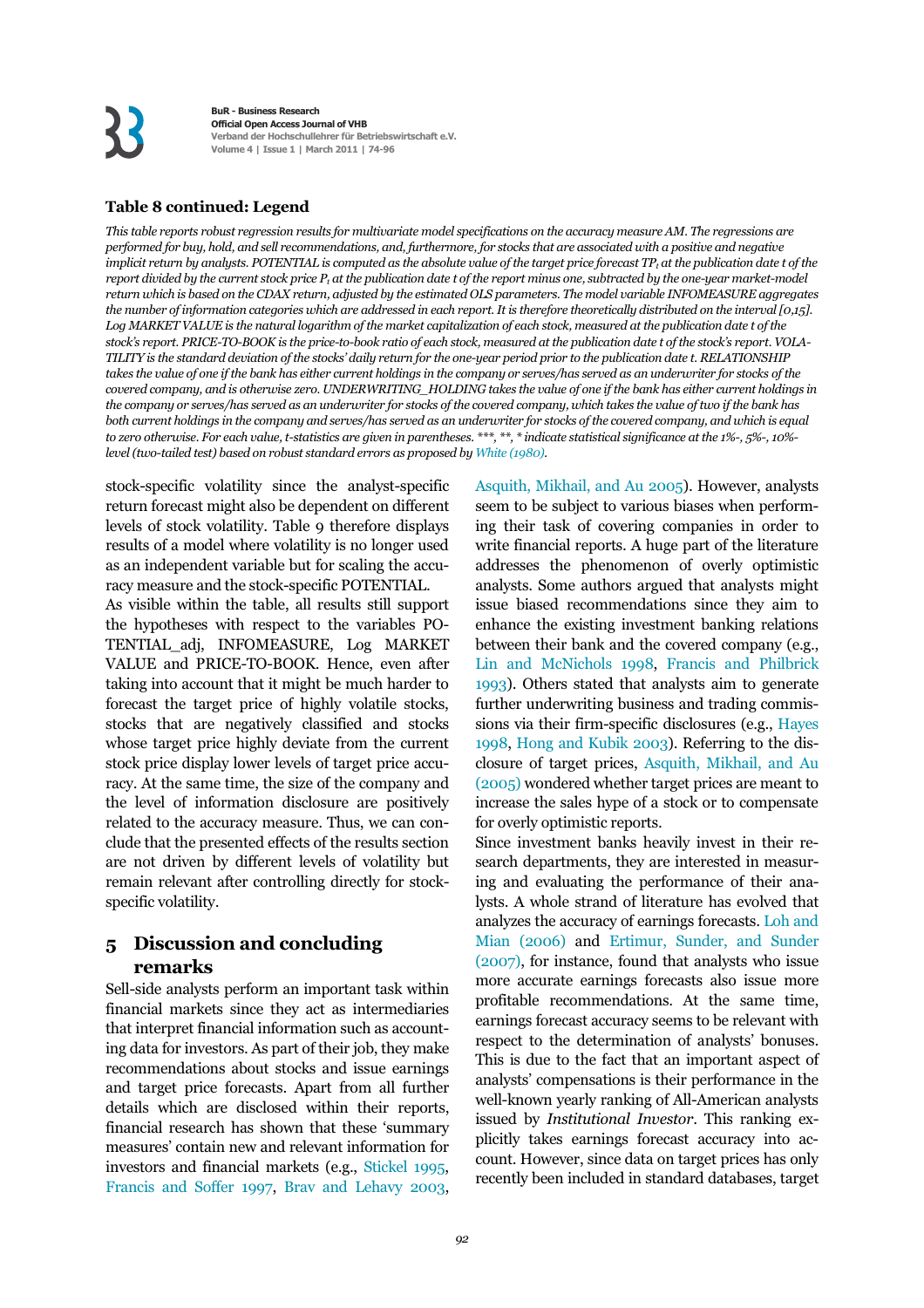| Coeff.:                       | <b>ALL</b>   | <b>ALL</b>   | <b>BUY</b>   | <b>HOLD</b> | <b>SELL</b> | Implicit<br>return > 0 | Implicit<br>return < 0 |
|-------------------------------|--------------|--------------|--------------|-------------|-------------|------------------------|------------------------|
| POTENTIAL adj                 | $-0.0605***$ | $-0.0651***$ | $-0.0435*$   | $-0.0833**$ | $-0.1663**$ | $-0.0466***$           | $-0.2244***$           |
|                               | $(-3.33)$    | $(-3.82)$    | $(-1.84)$    | $(-2.53)$   | $(-2.05)$   | $(-2.65)$              | $(-4.00)$              |
| <b>INFOMEASURE</b>            | $0.0029*$    | $0.0029*$    | $0.0059**$   | 0.0008      | $-0.0024$   | $0.0031*$              | 0.0016                 |
|                               | (1.69)       | (1.70)       | (2.45)       | (0.31)      | $(-0.36)$   | (1.68)                 | (0.36)                 |
| Log MARKET VALUE              | $0.0059***$  | $0.0060$ *** | 0.0018       | $0.0114***$ | 0.0036      | $0.0044**$             | $0.0115***$            |
|                               | (3.23)       | (3.35)       | (0.61)       | (4.54)      | (0.62)      | (2.10)                 | (3.24)                 |
| PRICE-TO-BOOK                 | $-0.0009$    | $-0.0004$    | $-0.0039***$ | $0.0029*$   | 0.0050      | $-0.0025**$            | $0.0080***$            |
|                               | $(-0.88)$    | $(-0.40)$    | $(-2.70)$    | (1.72)      | (1.14)      | $(-2.23)$              | (3.48)                 |
| <b>BUY</b>                    | 0.0080       |              |              |             |             |                        |                        |
|                               | (1.13)       |              |              |             |             |                        |                        |
| <b>SELL</b>                   | $-0.0403***$ |              |              |             |             |                        |                        |
|                               | $(-3.62)$    |              |              |             |             |                        |                        |
| <b>IMPLICIT RETURN &lt; 0</b> |              | $-0.0346***$ |              |             |             |                        |                        |
|                               |              | $(-4.43)$    |              |             |             |                        |                        |
| Intercept                     | $0.8274***$  | $0.8329***$  | $0.8633***$  | $0.7797***$ | $0.8211***$ | $0.8480***$            | $0.7490***$            |
|                               | (44.30)      | (45.76)      | (29.71)      | (29.52)     | (14.09)     | (40.49)                | (20.33)                |
| adj. R <sup>2</sup>           | 3.27%        | 3.53%        | 0.61%        | 4.69%       | $-3.48%$    | 0.82%                  | 8.74%                  |
| N                             | 914          | 914          | 426          | 386         | 102         | 695                    | 216                    |
| Prob(F-test)                  | 0.0000       | 0.0000       | 0.0022       | 0.0000      | 0.1979      | 0.0002                 | 0.0000                 |

#### **Table 9: Determinants explaining the accuracy of target prices – based on volatility-adjusted accuracy measure**

*This table is based on Table 6. The variable POTENTIAL has been adjusted by the standard deviation of the stocks' daily return for the one-year period prior to the publication date t (VOLATILITY). Similarly, the accuracy measure itself (the dependent variable) has also been adjusted by the standard deviation of the stocks' daily return for the one-year period prior to the publication date t (VOLATILITY). All other variables are defined as in Table 6.*

prices, their impact on financial markets, and their accuracy have not been analyzed with similar thoroughness. Two seminal papers (Brav and Lehavy 2003, Asquith, Mikhail, and Au 2005) have shown that target prices contain relevant information for capital markets, even conditionally on other information that is issued in the form of, for example, earnings price forecasts. With respect to the question of target price accuracy, evidence is still evolving with a number of (working) papers (e.g., Bonini, Zanetti, Bianchini, and Salvi 2010, Bradshaw and Brown 2006, Gleason, Johnson, and Li 2008).

We contribute to the literature by analyzing target price accuracy in the German capital market. Contrary to Bonini, Zanetti, Bianchini, and Salvi (2010), who take an investor-oriented perspective where any overachievement of forecasts is positively acknowledged by their model since investors will benefit, we define target price accuracy in terms of exactly matching a forecasted price. Such a measure evaluates the forecasting ability of analysts. Results show that, generally, the target price accuracy level after 12 months amounts to 73.64%. Splitting the sample according to the recommendation levels shows that for buy recommendations it is 75.69%, whereas it decreases for sell recommendations to 59.43%. However, the main focus of this study is to distinguish the driving forces of price target accuracy. First, we focus on analyst-specific variables such as implicit return, adjusted by the expected stockspecific return, and the amount of informational disclosure within the text. In line with the literature (e.g., Asquith, Mikhail, and Au 2005, Bonini, Zanetti, Bianchini, and Salvi 2010, Bradshaw and Brown 2006), forecasts that largely deviate from the current stock price are likely to be not as accurate as forecasts which are (almost) spot-on. With respect to the disclosure of text-based information, this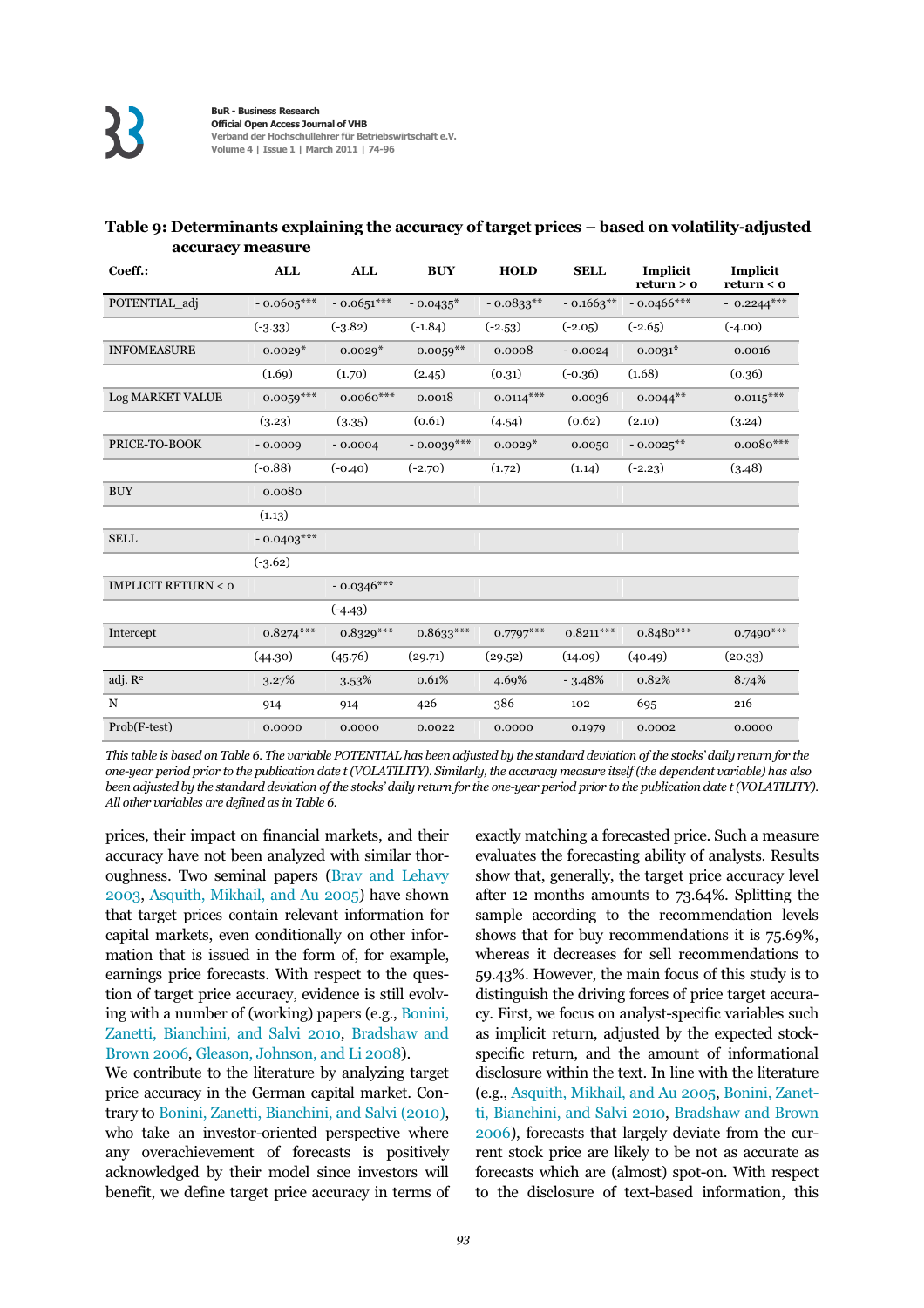## **K**

**BuR - Business Research Official Open Access Journal of VHB Verband der Hochschullehrer für Betriebswirtschaft e.V. Volume 4 | Issue 1 | March 2011 | 7-9**

study provides weak evidence that the level of target price accuracy can be explained by the amount of information that is disclosed within reports. This text-based informational disclosure is assumed to proxy the prudence that an analyst applies when performing the task of covering a company within his reports. Our results show that within the subgroups of stocks that are recommended for purchase, a higher level of disclosed information increases the level of forecast accuracy. Hence, the amount of text-based information seems to proxy the detail that analysts apply for their task. Although such information has not been employed before to explain target prices accuracy, economic research has realized that text-based non-financial information seems to add explanatory power in various contexts. Bradshaw (2002) examined the frequency with which analysts supplement their recommendations or target prices with non-financial information such as recent accounting irregularities, court decisions, new contracts, or general macroeconomic conditions. They find that such information is often used when the stock recommendation itself is less favourable. Amir and Lev (1996) analyzed the relevance of financial and non-financial information for explaining stock market reactions within the telecommunication sector and find that non-financial text-based information such as growth proxies and market penetration measures are highly valuerelevant. Similarly, Asquith, Mikhail, and Au (2005) and Kerl and Walter (2008) reported that markets react to the disclosure of non-financial text-based information. Barker (1999) analyzed different valuation models and states that these models are only a "point of departure" beyond which analysts explore subjective company-specific information (such as the quality of management) to arrive at their conclusions. Breton and Taffler (2001) determined that text-based information, e.g., information on the firm's management, strategy, and its trading environment, is important for drawing investment recommendations.

When it comes to the analysis of firm-specific variables to explain target price accuracy, we find, very much in line with the literature on earnings forecast accuracy (e.g., Brown 1993, Sinha, Brown, and Das 1997, Capstaff, Paudyal, and Rees 1999), that target price forecast accuracy is higher for bigger firms (in terms of market capitalization). For these firms, informational disclosure is higher since a higher number of analysts regularly cover these companies,

thus reducing forecast uncertainty. A second important result stems from including volatility in our model to explain target price accuracy. Results show that stocks which are highly volatile are much harder to forecast accurately compared to low volatile stocks. The economic literature reports similar results with respect to earnings forecast accuracy, which decreases with increasing earnings volatility (e.g., Huberts and Fuller 1995, De Bondt and Forbes 1999, Beckers, Steliaros, and Thomson 2004). Beckers, Steliaros, and Thomson (2004) explicitly proxy earnings volatility by historical stock return volatility. Further analyses have shown that the main results of the model remain identical when adjusting the accuracy measure directly by different levels of volatility.

Finally, we apply the ongoing discussion regarding analysts' reputation and conflicts of interest to our basic analysis of target price accuracy. With respect to the reputation of analysts, results reveal that, in line with studies focusing on earnings forecast accuracy (e.g., Brown and Chen 1990, Stickel 1992), highly reputable banks issue target prices that are more accurate. Similar to the results of the textbased information disclosure, this result only holds for all positive recommendations. Studies like Ali, Klein, and Rosenfeld (1992) and Butler and Saraoglu (1999) reported that a bias between earnings forecasts and realized earnings predominantly exists in cases of a negative earnings development. Hence, neither highly reputable analysts nor analysts that disclose a huge amount of text-based information can do better compared to the average analyst when negative forecasts are issued. Future research could connect these findings to Easterwood and Nutt (1999) who found that analysts underreact to negative information but overreact to positive information. Finally, results show that the level of accuracy does not depend on potentially existing conflicts of interest between the investment bank and the covered company. Within the literature, there is mixed evidence on the question of whether affiliated analysts are more biased compared to non-affiliated analysts. Therefore we add an important result since, irrespective of a potential bias, analysts' performance while issuing target price forecasts seems to be unbiased by such influences as conflicts of interests.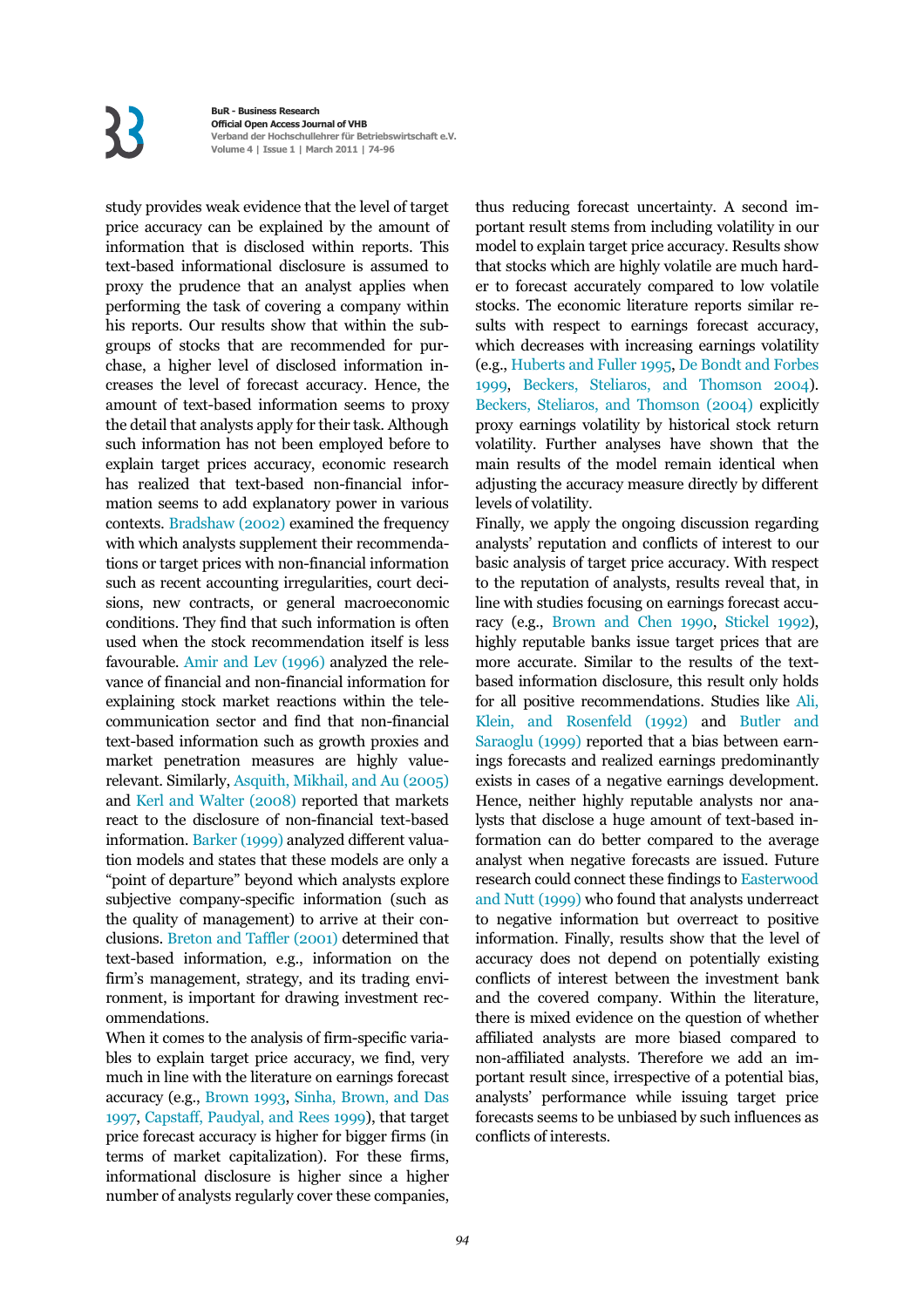#### **References**

Abarbanell, Jeffery S. (1991): Do Analysts' Earnings Forecasts Incorporate Information in Prior Stock Price hanges*?, Journal of Accounting and Economics*, 14 (2): 147-165.

Abdel-Khalik, A. Rashad and Bipin B. Ajinkya (1982): Returns to Informational Advantages: The Case of Analysts' Forecast Revisions, *The Accounting Review*, 57 (4): 661-680.

Agrawal, Anup and Mark A. Chen (2008): Do Analyst Conflicts Matter? Evidence from Stock Recommendations, *Journal of Law and Economics*, 51 (3): 503-537.

Ali, Ashiq, April Klein, and James Rosenfeld (1992): Analysts' Use of Information about Permanent and Transitory Earnings Components in Forecasting Annual EPS, *The Accounting Review*, 67 (1): 183-198.

Amir, Eli and Baruch Lev (1996): Value-Relevance of Nonfinancial Information: The Wireless Communication Industry, *Journal of Accounting and Economics*, 22 (1-3): 3-30.

Asquith, Paul, Michael B. Mikhail, and Andrea S. Au (2005): Information Content of Equity Analyst Reports, *Journal of Financial Economics*, 75 (2): 245-282.

Bandyopadhyay, Sati P., Lawrence D. Brown, and Gordon D. Richardson (1995): Analysts' Use of Earnings Forecasts in Predicting Stock Returns: Forecast Horizon Effects, *International Journal of Forecasting*, 11 (3): 429-445.

Banz, Rolf W. (1981): The Relationship between Return and Market Value of Common Stocks, *Journal of Financial Economics*, 9 (1): 3-18.

Barber, Brad M. and Terrance Odean (2008): All That Glitters: The Effect of Attention and News on the Buying Behavior of Individual and Institutional Investors, *Review of Financial Studies*, 21 (2): 785-818.

Barber, Brad M., Reuven Lehavy, Maureen McNichols, and Brett Trueman (2001): Can Investors Profit from the Prophets? Security Analyst Recommendations and Stock Returns, *Journal of Finance*, 56 (2): 531-563.

Barker, Richard G. (1999): The Role of Dividends in Valuation Models Used by Analysts and Fund Managers, *The European Accounting Review*, 8 (2): 195-218.

Beckers, Stan, Miachel Steliaros, and Alexander Thomson (2004): Bias in European Analysts' Earnings Forecasts, *Financial Analysts Journal*, 60 (2): 74-85.

Bernhardt, Dan, Murillo Campello,and Edward Kutsoati (2004): Analyst Compensation and Forecast Bias, Working Paper, SSRN, http://ssrn.com/abstract=173888.

Bonini, Stefano, Laura Zanetti, Roberto Bianchini, and Antonio Salvi (2010): Target Price Accuracy in Equity Research, *Journal of Business Finance & Accounting*, 37 (9-10): 1177-1217.

Bradley, Daniel J., Bradford D. Jordan, and Jay R. Ritter (2003): The Quiet Period Goes out with a Bang, *Journal of Finance*, 58 (1): 1-36.

Bradshaw, Mark T. (2002): The Use of Target Prices to Justify Sell-Side Analysts' Stock Recommendations, *Accounting Horizons*, 16 (1): 27-41.

Bradshaw, Mark T. and Lawrence D. Brown (2006): Do Sell-Side Analysts Exhibit Differential Target Price Forecasting Ability?, Working Paper, SSRN, http://ssrn.com/abstract=698581.

Bradshaw, Mark T., Scott A. Richardson, and Richard G. Sloan (2003): Pump and Dump: An Empirical Analysis of the Relation between Corporate Financing Activities and Sell-Side Analyst Research, Working Paper, SSRN, http://ssrn.com/abstract= 410521.

Brav, Alon and Reuven Lehavy (2003): An Empirical Analysis of Analysts' Target Prices: Short-Term Informativeness and Long-Term Dynamics, *Journal of Finance*, 58 (5): 1933-1967.

Breton, Gaétan and Richard J. Taffler (2001): Accounting Information and Analyst Stock Recommendation Decisions: A Content Analysis Approach, *Accounting and Business Research*, 31 (2): 91-101.

Brown, Lawrence D. (1993): Earnings Forecasting Research: Its Implications for Capital Market Research, *International Journal of Forecasting*, 9 (3): 295-320.

Brown, Lawrence D. and David M. Chen (1990): How Good is the All-American Research Team in Forecasting Earnings?, *Journal of Business Forecasting*, 9 (4): 14-18.

Brown, Lawrence D. (ed.) (2000): I/B/E/S Research Bibliography, 6th ed., http://www2.gsu.edu/~wwwaccFaculty/lbrown/ Bibliography.pdf (Access date: 2011-02-15).

Butler, Kirt C. and Hakan Saraoglu (1999): Improving Analysts' Negative Earnings Forecasts, *Financial Analysts Journal*, 55 (3): 48-56.

Capstaff, John, Krishna Paudyal, and William Rees (1999): The Relative Forecast Accuracy of UK Brokers, *Accounting and Business Research*, 30 (1): 3-16.

Carhart, Mark M. (1997): On Persistence in Mutual Fund Performance, *Journal of Finance*, 52 (1): 57-82.

Chopra, Vijay K. (1998): Why So Much Error in Analysts' Earnings Forecasts?, *Financial Analysts Journal*, 54 (6): 35-42.

Clement, Michael B. (1999): Analyst Forecast Accuracy: Do Ability, Resources, and Portfolio Complexity Matter?, *Journal of Accounting and Economics*, 27 (3): 285-303.

Cooper, Rick A., Theodore E. Day, and Craig M. Lewis (2001): Following the Leader: A Study of Individual Analysts' Earnings Forecasts, *Journal of Financial Economics*, 61 (3): 383-416.

Cowen, Amanda, Boris Groysberg, and Paul Healy (2006): Which Types of Analyst Firms Are More Optimistic?, *Journal of Accounting and Economics*, 41 (1-2): 119-146.

De Bondt, Werner F. M. and William P. Forbes (1999): Herding in Analyst Earnings Forecasts: Evidence from the United Kingdom, *European Financial Management*, 5 (2): 143-163.

Dechow, Patricia M., Amy P. Hutton, and Richard G. Sloan (2000): The Relation between Analysts' Forecasts of Long-Term Earnings Growth and Stock Price Performance Following Equity Offerings, *Contemporary Accounting Research*, 17 (1): 1-32.

Dreman, David N. and Michael A. Berry (1995): Analyst Forecasting Errors and Their Implications for Security Analysis, *Financial Analysts Journal*, 51 (3): 30-41.

Dugar, Amitabh and Siva Nathan (1995): The Effect of Investment Banking Relationships on Financial Analysts' Earnings Forecasts and Investment Recommendations, *Contemporary Accounting Research*, 12 (1): 131-160.

Easterwood, John C. and Stacey R. Nutt (1999): Inefficiency in Analysts' Earnings Forecasts: Systematic Misreaction or Systematic Optimism?, *Journal of Finance*, 54 (5): 1777-1797.